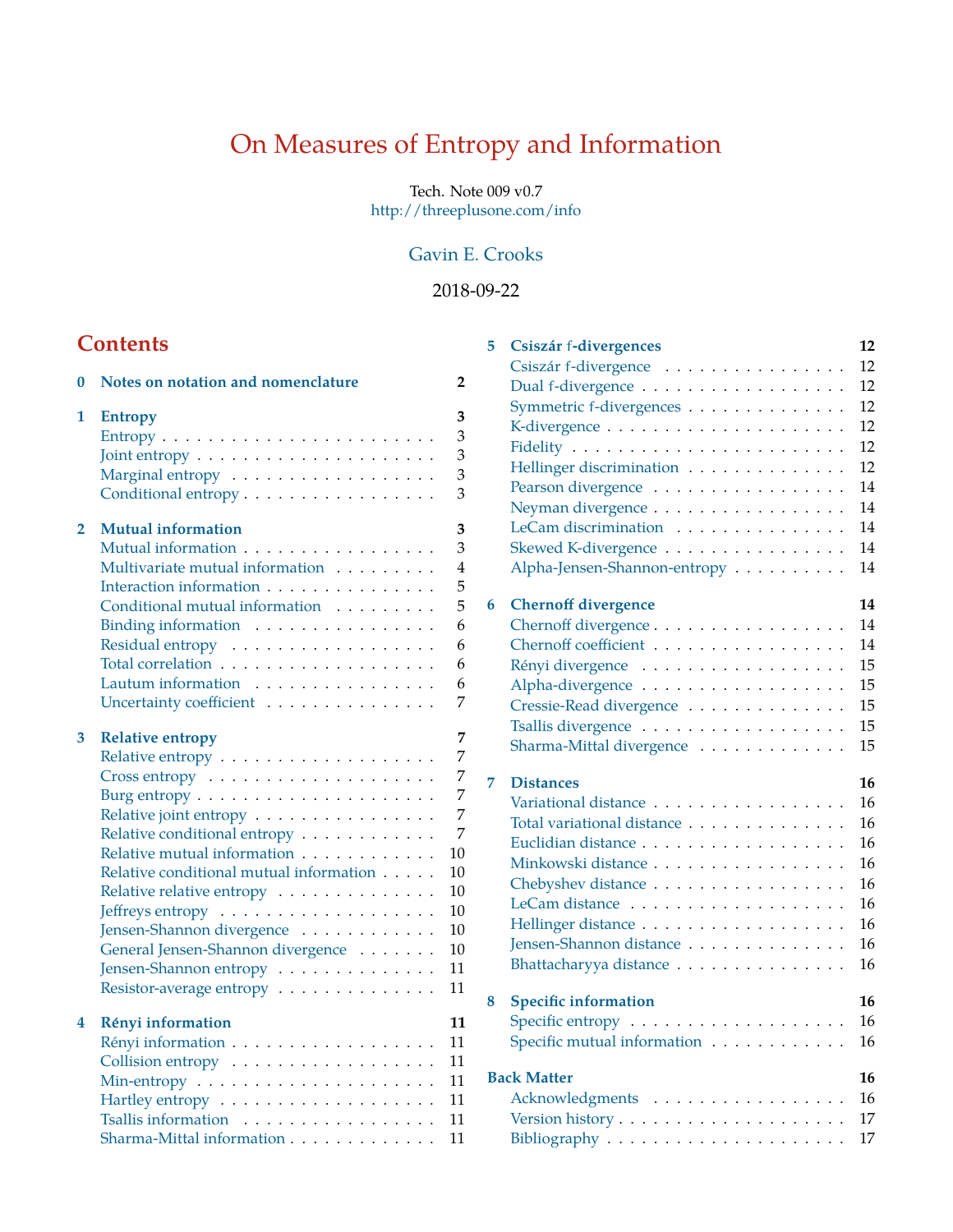# <span id="page-1-2"></span><span id="page-1-0"></span>**0 Notes on notation and nomenclature**

**Information measures** An *information measure* is, broadly speaking, any function of one or more probability distributions. We'll specifically reserve the term *entropy* for measures that have units of entropy — negative logarithms of probabilities, or a linear combination of the same. The units of entropy depend on the base of the logarithm: for instance bits ("binary digits"), nats ("natural units"), or bans, for bases 2, e, or 10 respectively. Herein we'll use natural logarithms. Note that, by convention,  $0 \ln 0 = 0$ . In many cases, tradition doth dictate that an entropic measure be referred to as an information, e.g. "mutual information" rather than "mutual entropy". But we'll eschew the not uncommon practice of using the term "entropy" to refer to generic (non-entropic) information measures.

**Ensembles** We'll use upper case letters for *ensembles*, A, B, C, etc. An ensemble (or *probability space*) consists of a complete and mutually exclusive set of propositions,  ${A_a}$ , indexed by the *sample space*  $a \in \Omega_A$ . The probability of a proposition is written as  $P(A_a)$ , and the conditional probability as  $P(A_a | B_b)$ . For instance,  $A_a$  could represent the propositions  ${A = a}$ , where A is a random variable. Any sum is implicitly over the entire relevant sample space. When different ensembles have different samples spaces, we'll use corresponding lower case letters for samples, a for A, b for B, and so on. But when ensembles share the same sample space, we'll use some other lower case letter, typically x, y, z. For instance, compare the definitions of mutual information [\(4](#page-2-7)) (different sample spaces) with relative entropy [\(14](#page-6-7)) (same sample spaces). We will not employ the common shorthand of labeling distributions by the sample alone, e.g.  $P(x)$  for  $P({A = x})$ , precisely because we need to deal with multiple distributions with the same sample space in the same expression.

**Collections of ensembles** Since we have used subscripts to index propositions, we'll use superscripts to index collections of ensembles,  $A = \{A^1, A^2, \dots, A^{|A|}\}\$ . We never need to take powers of ensembles or propositions, so there is little risk of ambiguity. Other useful notation includes  $P(A)$ , the power set of A (the set of all subsets);  $|A|$ , the set cardinality;  $\varnothing$  for the empty set; and  $A \setminus A$ , the set complement (difference) of A.

**Naming and notating** Information measures are given CamelCased function names, unless an unambiguous short function name is in common usage. Commas between ensembles (or propositions) denote conjugation (logical and); a colon  $'$ : the mutual information  $(4)$  $(4)$  "between" ensembles; a double bar '*∥*' the relative entropy ([14\)](#page-6-7) of one ensemble "relative to" another; a semicolon

#### Table 1: Information measure symbology

| symbol | usage            | commutative | precedence |
|--------|------------------|-------------|------------|
|        | conjugation      | yes         | high       |
| :      | mutual           | yes         |            |
|        | conditional      | no          |            |
|        | relative entropy | no          |            |
|        | divergence       | no          | $\alpha v$ |
|        |                  |             |            |

';' for any other comparison of ensembles; and a bar '|' denotes conditioning ("given"). We'll use the operator precedence (high to low) ',', ':', '|', '|', ';' to obviate excessive bracketing [\[1](#page-16-2)]. Samples spaces are the same on either side of double bars '*∥*' or semicolons ';', but different across bars '|' and colons ':'. Measures are symmetric to interchange of the ensembles across commas and colons, i.e.  $S(A, B, C)$  is the same as  $S(C, B, A)$  and  $I(A : B : C)$  is the same as  $I(B : C : A)$ .

**Information diagrams** Information diagrams (See Figs. 1, 2, 3 and 4) are a graphical display of multivariant *Shannon information measures* [[2,](#page-16-3) [3\]](#page-16-4).



These are not Venn-diagrams *per se*, since the individual regions can have positive or negative weight. The regions of an information diagram corresponding to a particular information measure can be deduced by mapping joint distributions 'A, B' to the union of sets A*∪*B, mutual measures 'A : B', to the intersection of sets A *∩* B, and conditional 'A|B' to set complement  $A \setminus B$ . For instance, the conditional mutual information  $I(A, B : C | D)$  corresponds to the region  $((A \cup B) \cap C) \setminus D$ .

**Dissimilarity** An information-theoretic *divergence* is a measure of dissimilarity between a pair of ensembles that is non-negative and zero if (and only if) the distributions are identical. Since divergences are not symmetric to their arguments in general, we can also define the dual divergence  $d^*(A; B) = d(B; A)$ . We'll refer to a symmetric divergence as a *discrimination*. [1](#page-1-1) By *distance* we mean a metric distance: a measure that is non-negative; symmetric; zero

<span id="page-1-1"></span><sup>1</sup>The terms *disparity*, *discrimination*, and *divergence* are used essentially interchangeably as synonymies of dissimilarity. The useful distinction that a discrimination is a symmetric divergence appears to be novel, but consistent with practical usage in much of the literature.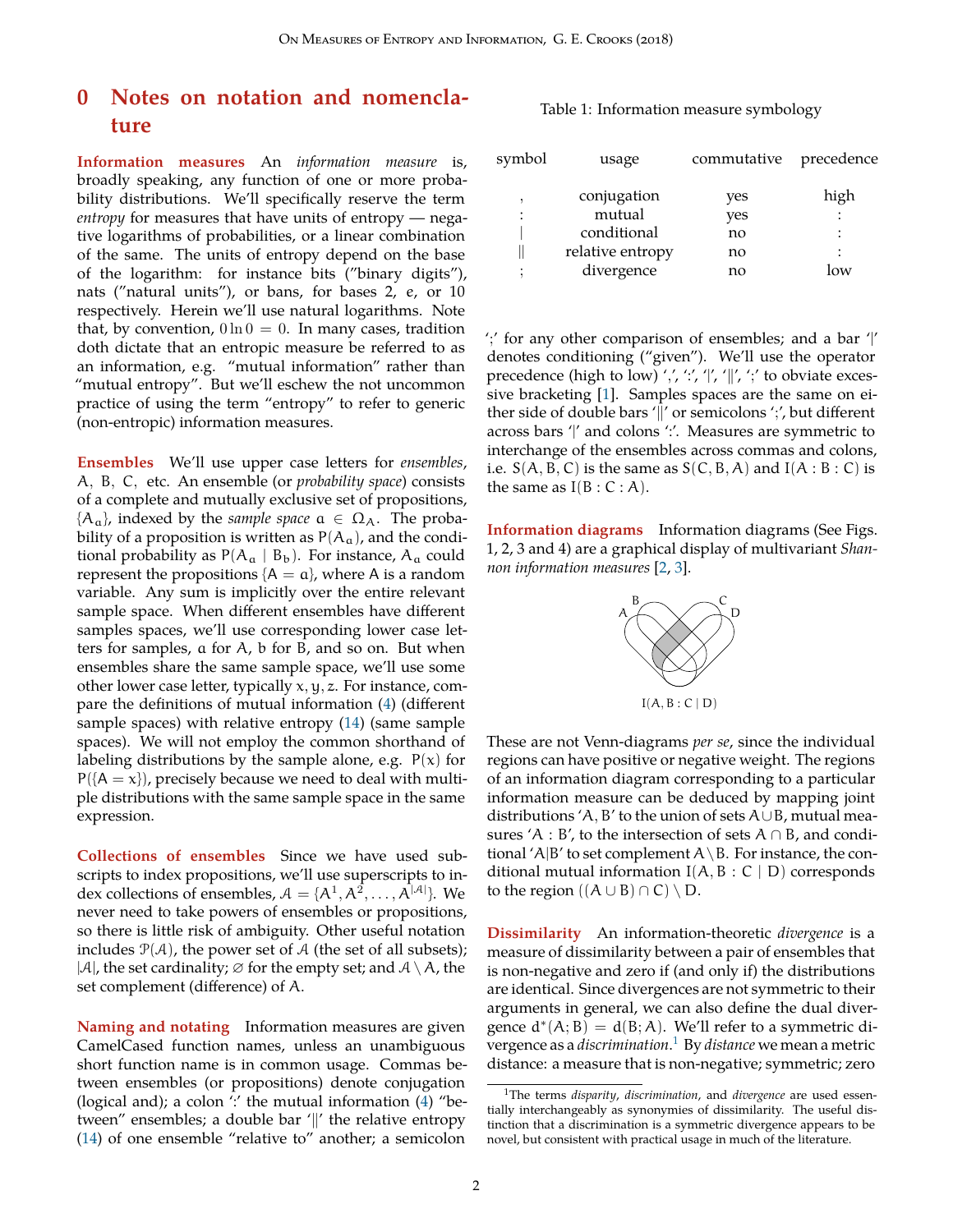<span id="page-2-10"></span>if (and only if) the distributions are identical (reflective); and obeys the triangle inequality,  $d(A; B) + d(B; C) \ge$  $d(A;C)$ .

# <span id="page-2-0"></span>**1 Entropy**

<span id="page-2-1"></span>**Entropy** (Shannon entropy, Gibbs entropy) A measure of the inherent uncertainty or randomness of a single random variable.

$$
S(A) := -\sum_{\alpha} P(A_{\alpha}) \ln P(A_{\alpha}) \tag{1}
$$

In information theory the entropy is typically denoted by the symbol H, a notation that dates back to Boltzmann and his H-theorem [\[4](#page-16-5)], and adopted by Shannon [[5\]](#page-16-6). The notation S is due to Clausius and the original discovery of entropy in thermodynamics [[6\]](#page-16-7), and adopted by Gibbs [[7\]](#page-16-8) for use in statistical mechanics. I tend to use S since I care about the physics of information, and the symbol H is oft needed to denote the the Hamiltonian.

Entropy is occasionally referred to as the selfinformation, since entropy is equal to the mutual information between a distribution and itself,  $S(A) = I(A : A)$ . This is distinct from the specific entropy [\(57\)](#page-15-15) which is also sometimes referred to as the self-information.

Entropies are non-negative and bounded.

$$
0\leqslant S(A)\leqslant \ln |\Omega_A|
$$

<span id="page-2-2"></span>**Joint entropy** Given a joint probability distribution  $P(A, B)$  then the joint entropy is

$$
S(A, B) := -\sum_{a,b} P(A_a, B_b) \ln P(A_a, B_b)
$$
 (2)

This joint entropy can be readily generalized to any number of variables.

$$
S(A^1, A^2, \dots, A^n)
$$
  
= 
$$
- \sum_{\alpha_1, \alpha_2, \dots, \alpha_n} P(A^1_{\alpha_1}, A^2_{\alpha_2}, \dots, A^n_{\alpha_n}) \ln P(A^1_{\alpha_1}, A^2_{\alpha_2}, \dots, A^n_{\alpha_n})
$$

<span id="page-2-3"></span>**Marginal entropy** The entropy of a marginal distribution. Thus  $S(A)$ ,  $S(B)$ ,  $S(C)$ ,  $S(A, B)$ ,  $S(B, C)$  and  $S(A, C)$  are all marginal entropies of the joint entropy  $S(A, B, C)$ .

<span id="page-2-4"></span>**Conditional entropy** (or equivocation) [\[5](#page-16-6), [8](#page-16-9)] Measures how uncertain we are of A on the average when we know B.

$$
S(A \mid B) := -\sum_{b} P(B_{b}) \sum_{a} P(A_{a} \mid B_{b}) \ln P(A_{a} \mid B_{b}) \tag{3}
$$

The conditional entropy is non-negative, since it is the expectation of non-negative entropies.

#### Table 2: Units of entropy

| deciban          | $\frac{1}{10} \log_2(10) \approx 0.33 \text{ bits}$ | tenth of a ban |
|------------------|-----------------------------------------------------|----------------|
| bit (shannon)    | 1 bit                                               |                |
| nat (nit, nepit) | $\log_2(e) \approx 1.44$ bits                       | natural digit  |
| trit             | $log_2(3) \approx 1.6$ bits                         | ternary digit  |
| quad             | 2 bits                                              |                |
| ban (hartly)     | $\log_2(10) \approx 3.32$ bits                      | decimal digit  |
| nibble (nybble)  | 4 bits                                              | half a byte    |
| byte             | 8 bits                                              |                |

<span id="page-2-9"></span>The *chain rule for entropies* [[5,](#page-16-6) [8](#page-16-9)] expands conditional entropy as a Shannon information measure.

$$
S(A, B) = S(A | B) + S(B)
$$

This follows from the probability chain rule

$$
P(A_a, B_b) = P(B_b | A_a)P(A_a) .
$$

*Subadditivity of entropy*: Since entropies are always nonnegative if follows that conditioning always reduces entropy,  $S(A | B) \le S(A)$ . This implies that entropy is *subadditive*: The joint entropy is less than the sum of the individual entropies (with equality only if A and B are independent).

$$
S(A,B)\leqslant S(A)+S(B)
$$

Bayes' rule for probabilities is the relation  $P(A_a | B_b) =$  $P(B_b | A_a)P(A_a)/P(B_b)$ . In entropic terms the equivalent statement is (taking logarithms and averaging)

$$
S(A | B) = S(B | A) + S(A) - S(B)
$$

### <span id="page-2-5"></span>**2 Mutual information**

<span id="page-2-6"></span>Mutual information <sup>[2](#page-2-8)</sup>(mutual entropy, transinformation) [[5,](#page-16-6) [8\]](#page-16-9)

<span id="page-2-7"></span>I(A : B) := ∑ a,b <sup>P</sup>(Aa, <sup>B</sup>b)ln <sup>P</sup>(Aa, <sup>B</sup>b) P(Aa)P(Bb) (4) A B

Mutual information is oft notated with a semicolon,

<span id="page-2-8"></span><sup>&</sup>lt;sup>2</sup>"I didn't like the term Information Theory. Claude didn't like it either. You see, the term 'information theory' suggests that it is a theory about information – but it's not. It's the *transmission* of information, not information. Lots of people just didn't understand this. . . I coined the term 'mutual information' to avoid such nonsense: making the point that information is always about something. It is information provided by something, about something." – Robert Fano [[9\]](#page-16-10)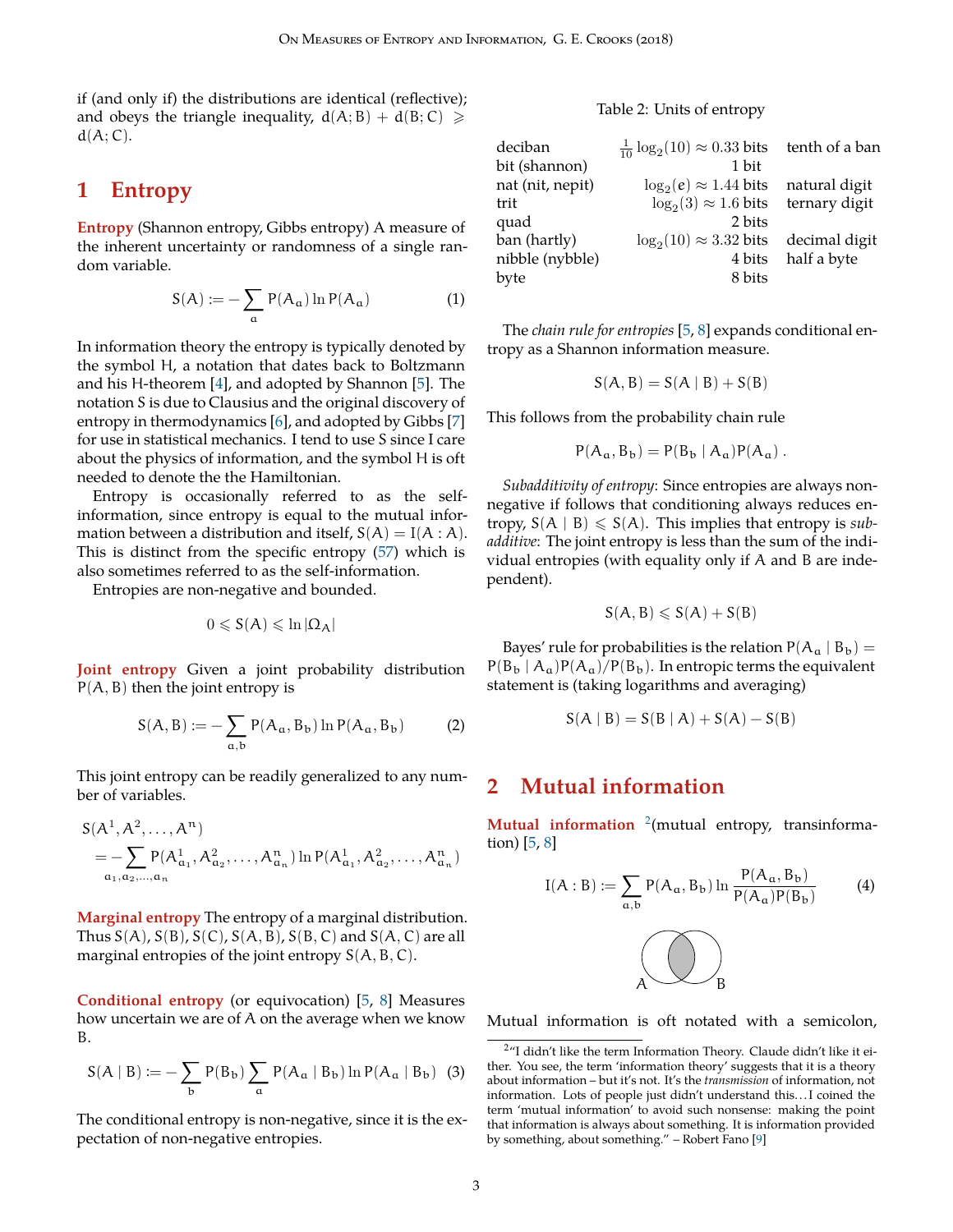<span id="page-3-2"></span>

Figure 1: Two-variable Information diagrams [[2,](#page-16-3) [3\]](#page-16-4).

rather than a colon [\[5](#page-16-6), [10](#page-16-11)]. Herein we reserve the semicolon for divergences.

Mutual information is the reduction in uncertainty of A due to the knowledge of B, or vice versa.

$$
I(A : B) = S(A) - S(A | B)
$$
  
= S(B) - S(B | A)  
= S(A) + S(B) - S(A, B)  
= S(A, B) - S(A | B) - S(B | A)

Mutual information is non-negative.

$$
0 \leqslant I(A:B)
$$
  

$$
S(A) + S(B) \leqslant S(A,B)
$$

This also implies that entropy is *subadditive* (second line above): The sum of marginal entropy of two systems is less than, or equal to, the joint entropy. The mutual information is zero if (and only if) A and B are *independent* (written A  $\perp \!\!\! \perp B$ ), such that  $P(A_a, B_b) = P(A_a)P(B_a)$ . And easy proof is to note that the mutual information can be written as a relative entropy [\(14](#page-6-7)).

The mutual information of an ensemble with itself is the entropy (which why entropy is occasionally called the self-information).

<span id="page-3-1"></span>
$$
I(A : A) = S(A)
$$

<span id="page-3-0"></span>**Multivariate mutual information** (co-information) [\[10](#page-16-11), [11](#page-16-12), [12,](#page-16-13) [13,](#page-16-14) [14,](#page-16-15) [3\]](#page-16-4): A multivariate generalization of the mutual information. Given a collection of probability ensembles,  $A = \{A^1, A^2, \dots, A^{|A|}\}$ , the multivariate mutual information is equal to an alternating signed sum of all the marginal entropies.

$$
I(A1 : A2 : \dots : A|A|)
$$
  

$$
:= -\sum_{\mathcal{B} \in \mathcal{P}(A)} (-1)^{|\mathcal{B}|} S(B1, B2, \dots, B|\mathcal{B}|)
$$
(5)

Here  $\mathcal{P}(\mathcal{A})$  is the power set of  $\mathcal{A}$  (the set of all subsets), and  $|A|$  is the set cardinality. Note that there are conflicting sign conventions in the literature: the multivariate mutual information is sometimes defined with opposite sign for odd cardinalities (See interaction information [\(7](#page-4-2))).

The single variable case is equal to the entropy,  $I(A)$  =  $S(A)$ , the binary case is equal to the standard mutual information ([5\)](#page-3-1), and the ternary case is

$$
I(A:B:C)
$$
\n
$$
:= \sum_{\alpha,b,c} P(A_{\alpha}, B_{b}, C_{c}) \ln \frac{P(A_{\alpha}, B_{b}) P(A_{\alpha}, C_{c}) P(B_{b}, C_{c})}{P(A_{\alpha}, B_{b}, C_{c}) P(A_{\alpha}) P(B_{b}) P(C_{c})}
$$
\n(6)

For three or more variables the mutual information can be positive, negative, or zero, whereas for one or two variables the mutual information is non-negative. For zero variables the mutual information is zero,  $I(\emptyset) = 0$ .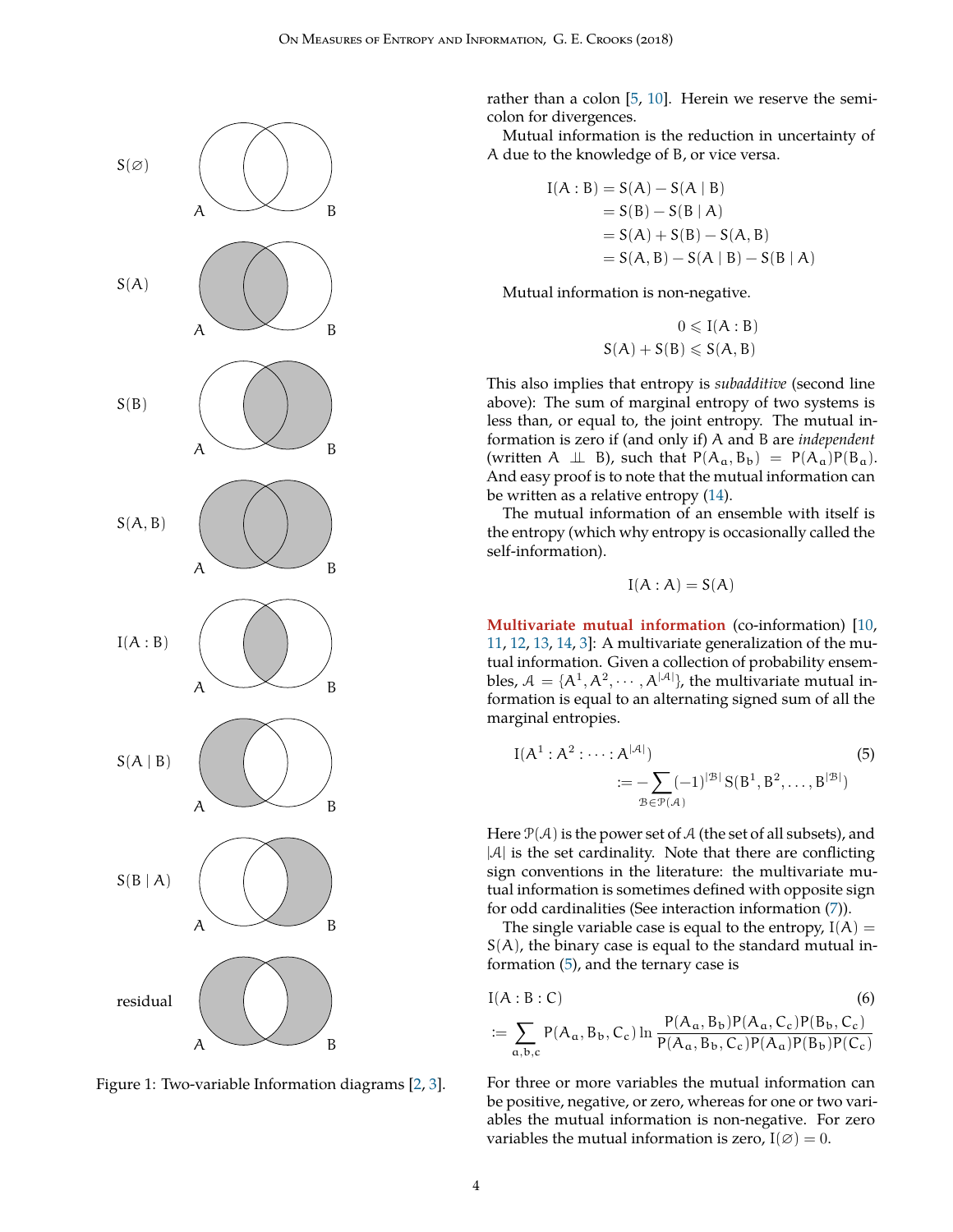<span id="page-4-3"></span>

The mutual information defines a partitioning of the total, multivariate joint entropy into single variable, binary, ternary, and higher order shared entropies.

$$
S(A) = I(A)
$$
  
\n
$$
S(A, B) = I(A) + I(B) - I(A : B)
$$
  
\n
$$
S(A, B, C) = I(A) + I(B) + I(A)
$$
  
\n
$$
- I(A : B) - I(B : C) - I(A : C)
$$
  
\n
$$
+ I(A : B : C)
$$

Or generally,

$$
S(A^1, A^2, \dots, A^{|\mathcal{A}|}) = \sum_{\mathcal{B} \in \mathcal{P}(\mathcal{A})} (-1)^{|\mathcal{B}|} I(B^1 : \dots : B^{|\mathcal{B}|})
$$

The triplet interaction information is the information that a pair of variable provides about the third, compared to the information that each provides separately [[10,](#page-16-11) [11,](#page-16-12) [15\]](#page-16-16).

$$
I(A:B:C) = I(A:B) + I(A:C) - I(A:B,C)
$$

The multivariate self-information is equal the entropy for any cardinality.

$$
I(A:A:A:\cdots:A)=S(A)
$$

<span id="page-4-0"></span>**Interaction information** (synergy, mutual information) [[10\]](#page-16-11): An alternative sign convention for multivariate mutual information. The interaction information is equal in magnitude to the multivariate information, but has the opposite sign for odd number of ensembles.

Int
$$
(A^1 : A^2 : \cdots : A^n) := (-1)^n I(A^1 : A^2 : \cdots : A^n)
$$
 (7)

The sign convention used above for multivariate information generally makes more sense.

<span id="page-4-1"></span>**Conditional mutual information** [[12\]](#page-16-13) The average mutual information between A and B given C.

$$
I(A:B|C)
$$
\n
$$
:= \sum_{c} P(C_c) \sum_{a,b} P(A_a, B_b | C_c) \ln \frac{P(A_a, B_b | C_c)}{P(A_a | C_c) P(B_b | C_c)}
$$
\n(8)



<span id="page-4-2"></span>Figure 2: Three-variable information diagrams [[2,](#page-16-3) [3](#page-16-4)]. Note that the central region  $I(A : B : C)$  can be positive or negative (these are not Venn diagrams) and that we shade regions in proportion to their multiplicity, e.g. total correlation.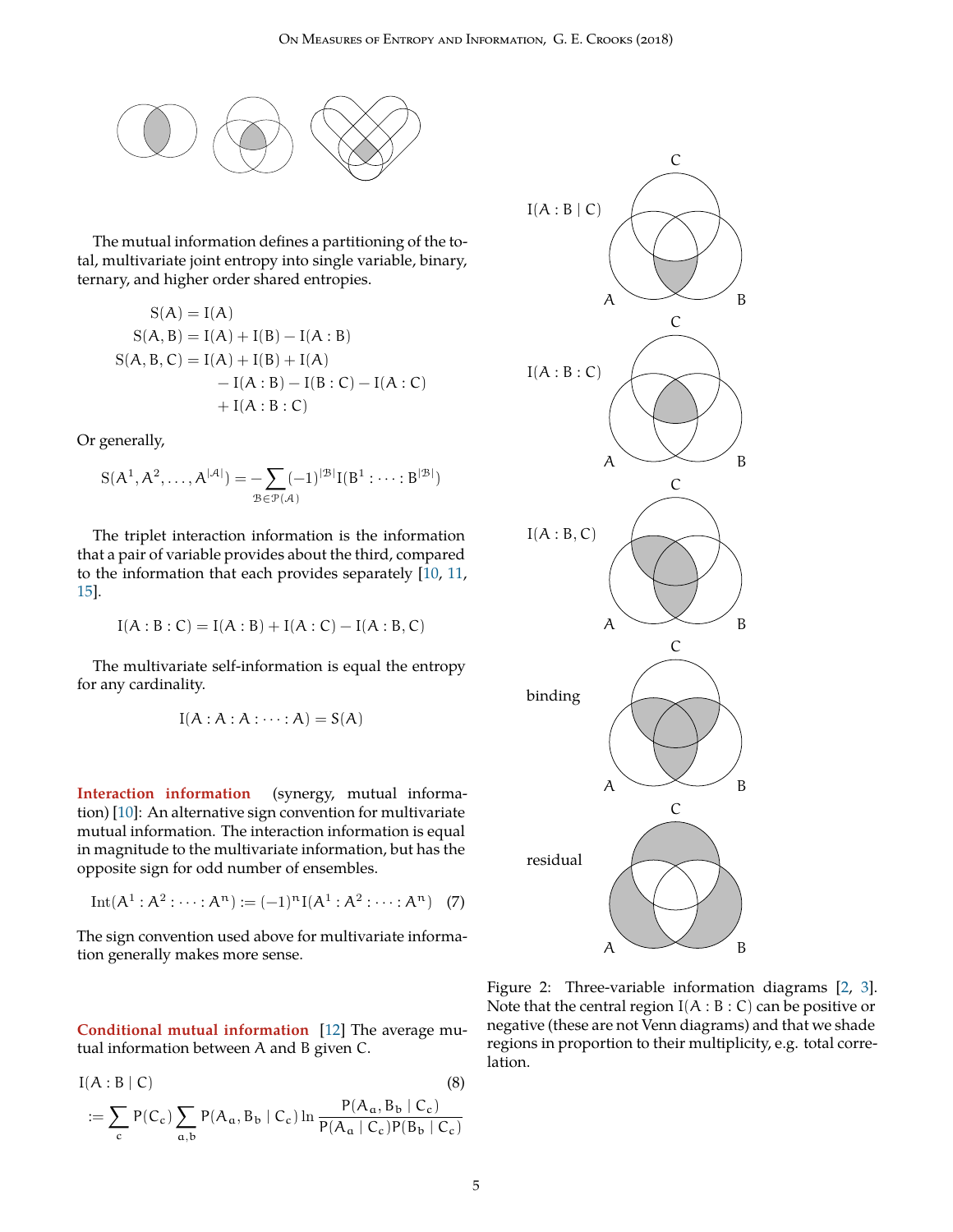<span id="page-5-7"></span>

$$
I(A:B | C) = S(A | C) - S(A | B, C)
$$
  
= S(B | C) - S(B | A, C)

*Strong subadditivity*: The conditional mutual information is non-negative. If the conditional mutual information I(A : B | C) is zero, then A and B are *conditionally independent* given C (written A ⊥ B | C). Conversely conditional independence implies that the conditional mutual information is zero.

$$
A \perp \!\!\!\perp B \mid C \iff I(A:B \mid C) = 0
$$

Conditional independence implies that  $P(A_a, B_b | C_c)$  =  $P(A_a | C_c) P(B_a | C_c)$  for all  $a, b, c$ .

The *chain rule* for mutual information is

$$
I(A:B,C) = I(A:C) + I(A:B|C)
$$



The data processing inequality states that if A and C are conditionally independent, given B (as happens when you have a Markov chain A *→* B *→* C) then

$$
I(A:B) \geqslant I(A:C) \quad given \quad I(A:C \mid B) = 0
$$

Proof:  $I(A : B) - I(A : C) = I(A : B | C) - I(A : C | B)$ , but  $I(A : C | B)$  is zero, and  $I(A : B | C)$  is positive.



<span id="page-5-0"></span>**Binding information** (Dual total correlation) [[16,](#page-16-17) [3,](#page-16-4) [17\]](#page-16-18)

$$
Binding(\mathcal{A}) := S(\mathcal{A}) - \sum_{A \in \mathcal{A}} S(A \mid \mathcal{A} \setminus A)
$$
 (9)

Here  $A \setminus A$  is the set compliment of A.



 $\operatorname{Binding}(A : B) = I(A : B)$  $\text{Binding}(A : B : C) = I(A, B : A, C : B, C)$  $\text{Binding}(A : B : C : D) = I(A, B, C : A, B, D : A, C, D : B, C, D)$ 

<span id="page-5-1"></span>**Residual entropy** (erasure entropy, independent information,variation of information, shared information distance) [\[18](#page-16-19), [19](#page-16-20), [20](#page-16-21), [3](#page-16-4)]

<span id="page-5-6"></span>Residual(*A*) := 
$$
\sum_{A \in \mathcal{A}} S(A | \mathcal{A} \setminus A)
$$
(10)  
=  $S(\mathcal{A})$  – Binding(*A*)

Measures the total amount of randomness localized to individual variables.



<span id="page-5-2"></span>**Total correlation** (Multi-information, multivariate constraint, redundancy) [[10,](#page-16-11) [11,](#page-16-12) [21,](#page-16-22) [13](#page-16-14)]

<span id="page-5-4"></span>TotalCorr(A 1 , A 2 , . . . , A <sup>n</sup>) := (11) S(A 1 ) + S(A 2 ) + *· · ·* + S(A <sup>n</sup>) − S(A 1 , A 2 , . . . , A n)

The total amount of information carried by correlations between the variables. Quantifies the total correlation or redundancy. Equal to the mutual information when  $n =$ 2. The independence bound on entropy states that the total correlation is non-negative.



<span id="page-5-3"></span>**Lautum information** [\[22](#page-17-0)] :

<span id="page-5-5"></span>
$$
Lautum(A; B) := \sum_{a,b} P(A_a)P(B_b) \ln \frac{P(A_a)P(B_b)}{P(A_a, B_b)}
$$
 (12)

Much like the mutual information, but with the roles of joint and marginal product distributions swapped. (Lautum is mutual spelled backwards).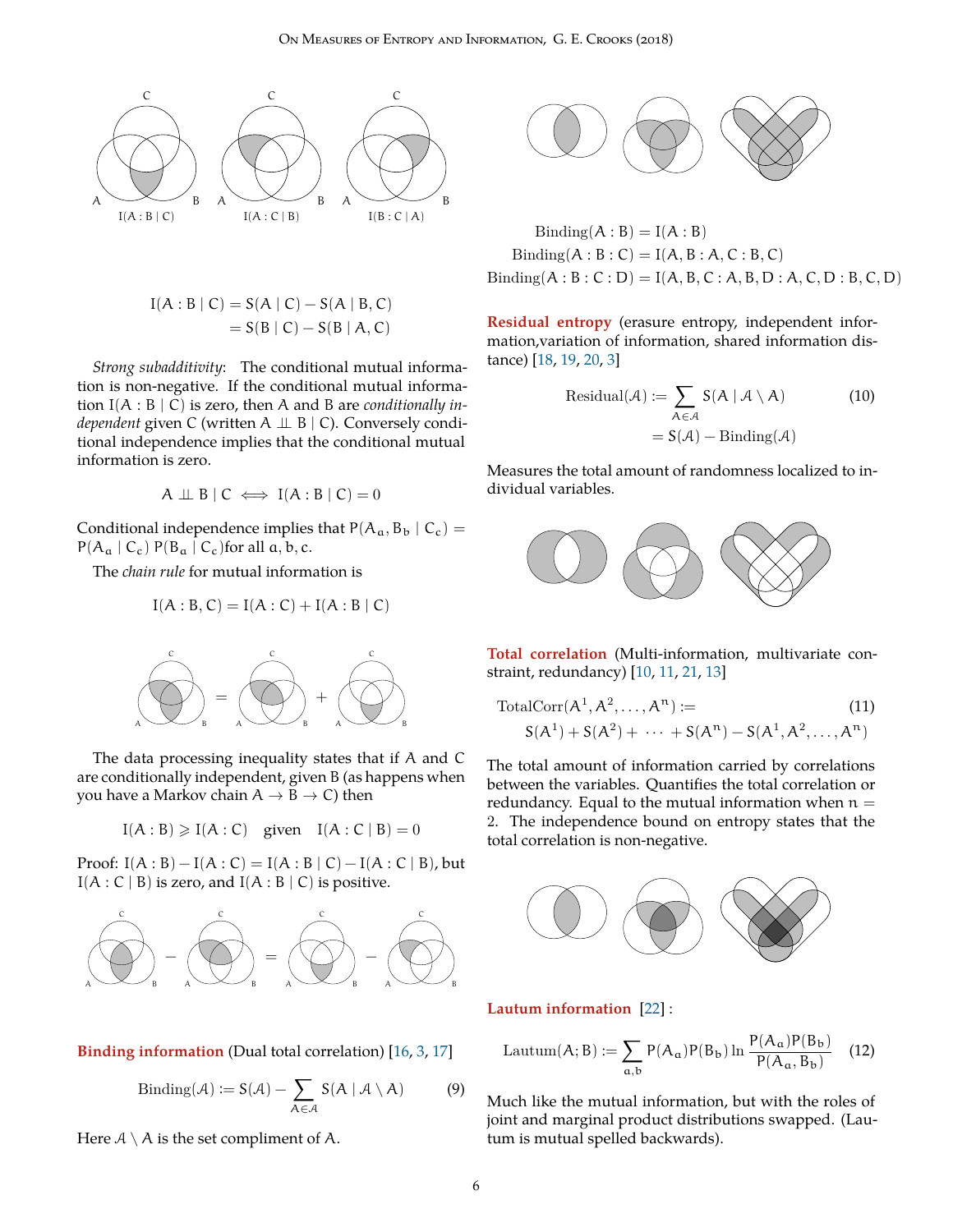<span id="page-6-14"></span><span id="page-6-0"></span>**Uncertainty coefficient** (relative mutual information) [[23\]](#page-17-1) [3](#page-6-8)

UncertaintyCoeff(A; B) := 
$$
\frac{I(A:B)}{S(A)} = 1 - \frac{S(A \mid B)}{S(A)}
$$
 (13)

Given B, the fraction of the information we can predict about A.

### <span id="page-6-1"></span>**3 Relative entropy**

<span id="page-6-2"></span>Relative entropy (Kullback-Leibler divergence<sup>[4](#page-6-9)</sup>, KLdivergence, KL-distance, Kullback information, information gain, logarithmic divergence, information diver-gence) [[24,](#page-17-2) [8\]](#page-16-9)<sup>[5](#page-6-10)</sup>

$$
D(A \parallel B) := \sum_{x} P(A_x) \ln \frac{P(A_x)}{P(B_x)}
$$
(14)

Roughly speaking, the relative entropy measures the difference between two distributions, although it is not a metric since it is not symmetric  $[D(A \parallel B) \neq D(B \parallel A)]$ in general], nor does it obey the triangle inequality. Note that the two distributions must have the same sample space, and that we take as convention that  $0 \ln 0 = 0$ .

One interpretation of relative entropy is that it represents an encoding cost [[8\]](#page-16-9): if we encode messages using an optimal code for a probability distribution  $P(B_x)$  of messages x, but the messages actually arrive with probabilities  $P(A_x)$ , then each message requires, on average, an additional D(A *∥* B) nats to encode compared to the optimal encoding.

The mutual information [\(4](#page-2-7)) is the relative entropy between the joint and marginal product distributions. Let the random variables  $(\hat{A}, \hat{B})$  be independent, but with the same marginals as  $(A, B)$ , i.e.  $P(\hat{A}, \hat{B}) = P(A)P(B)$ . Then

$$
I(A:B)=D(A,B\parallel\hat{A},\hat{B})
$$

Similarly, for three or more variables, the relative entropy between the joint and marginal product distributions is the total correlation ([11\)](#page-5-4).

$$
\begin{aligned} \text{TotalCorr}(A^1, A^2, \dots, A^n) \\ &= D(A^1, A^2, \dots, A^n \parallel \hat{A}^1, \hat{A}^2, \dots, \hat{A}^n) \end{aligned}
$$

The Lautum information [\(12](#page-5-5)) is

$$
\mathrm{Lautum}(A:B)=D(\hat{A},\hat{B}\parallel A,B)
$$

<span id="page-6-12"></span><span id="page-6-3"></span>**Cross entropy** (inaccuracy) [[25](#page-17-3), [26](#page-17-4)]:

CrossEnt(A; B) := 
$$
-\sum_{x} P(A_x) \ln P(B_x)
$$
 (15)  
= S(A) + D(A || B)

The cross entropy measures the average number of bits needed to identify events that occur with probability  $P(A_x)$ , if a coding scheme is used that is optimal for the probability distribution  $P(B_x)$ .

<span id="page-6-7"></span><span id="page-6-4"></span>**Burg entropy** [\[27](#page-17-5)]:

<span id="page-6-13"></span>
$$
Burg(B) := \sum_{x} \ln P(B_x)
$$
 (16)

Proportional to the cross entropy with a uniform source distribution.

#### <span id="page-6-5"></span>**Relative joint entropy**

$$
D(A, B \parallel A', B') := \sum_{x,y} P(A_x, B_y) \ln \frac{P(A_x, B_y)}{P(A'_x, B'_y)}
$$
(17)

We can generalize any Shannon information measure to a *relative Shannon information measure* by combining appropriate linear combinations of relative joint entropies $^6$  $^6$ .

*Monotonicity of relative entropy*: The relative joint entropy is always greater or equal to the marginal relative entropy.

$$
D\big(A,B\parallel A',B'\big)\geqslant D\big(B\parallel B'\big)
$$

This follows because the relative conditional entropy  $D(A|B \parallel A'|B') = D(A, B \parallel A', B') - D(B \parallel B')$  is nonnegative.

<span id="page-6-6"></span>**Relative conditional entropy** (conditional relative entropy, conditional Kullback-Leibler divergence) [\[8](#page-16-9)]

$$
D(A | B || A' | B') := \sum_{x,y} P(A_x, B_y) \ln \frac{P(A_x | B_y)}{P(A'_x | B'_y)}
$$
(18)

The relative conditional entropy is non-negative (Proof via log-sum inequality).

The *chain rule for relative entropy* is

 $D(A, B \parallel A', B') = D(A \mid B \parallel A' \mid B') + D(B \parallel B')$ 

<span id="page-6-8"></span><sup>3</sup>Despite misinformation to the contrary, this uncertainty coefficient is not related to Theil's U-statistic

<span id="page-6-9"></span><sup>&</sup>lt;sup>4</sup>Kullback-Leibler divergence is probably the most common terminology, which is often denoted  $D_{KL}$  and verbalized as "dee-kay-ell". I've chosen to use the more descriptive "relative entropy" partially so that we can more easily talk about the generalization of relative entropy to other relative Shannon measures.

<span id="page-6-10"></span><sup>&</sup>lt;sup>5</sup>Note that our notation for relative entropy is uncommon. Following [[8\]](#page-16-9), many authors instead directly supply the distributions as arguments, e.g. D(p(x)*∥*q(x)).

<span id="page-6-11"></span> $6$ The reason for extending the standard notations to this larger class of relative Shannon information measures is that many such measures turn up naturally, for instance when consider the non-equilibrium thermodynamics of strongly coupled systems [[28,](#page-17-6) [29\]](#page-17-7)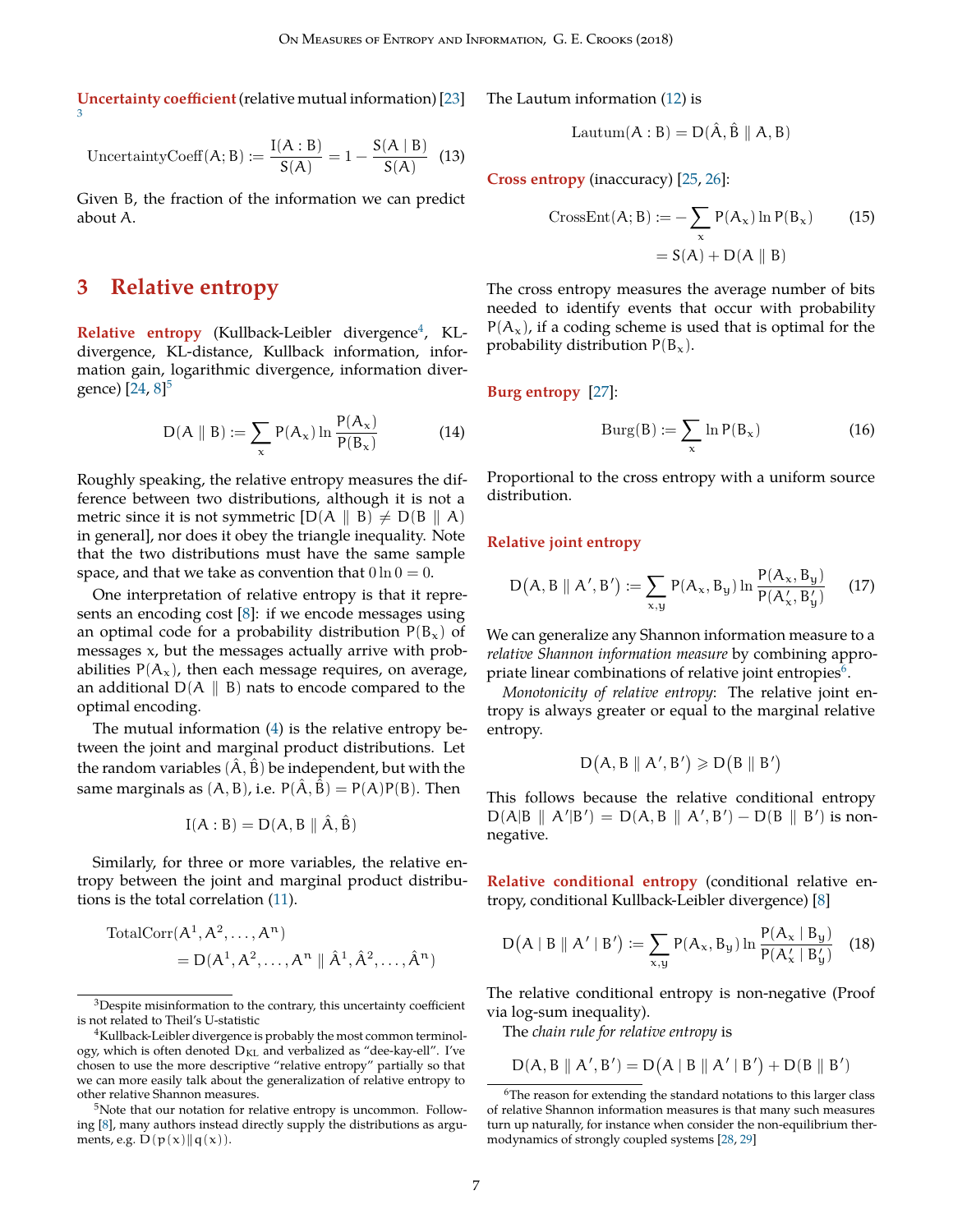

Figure 3: Components of four-variable information diagrams.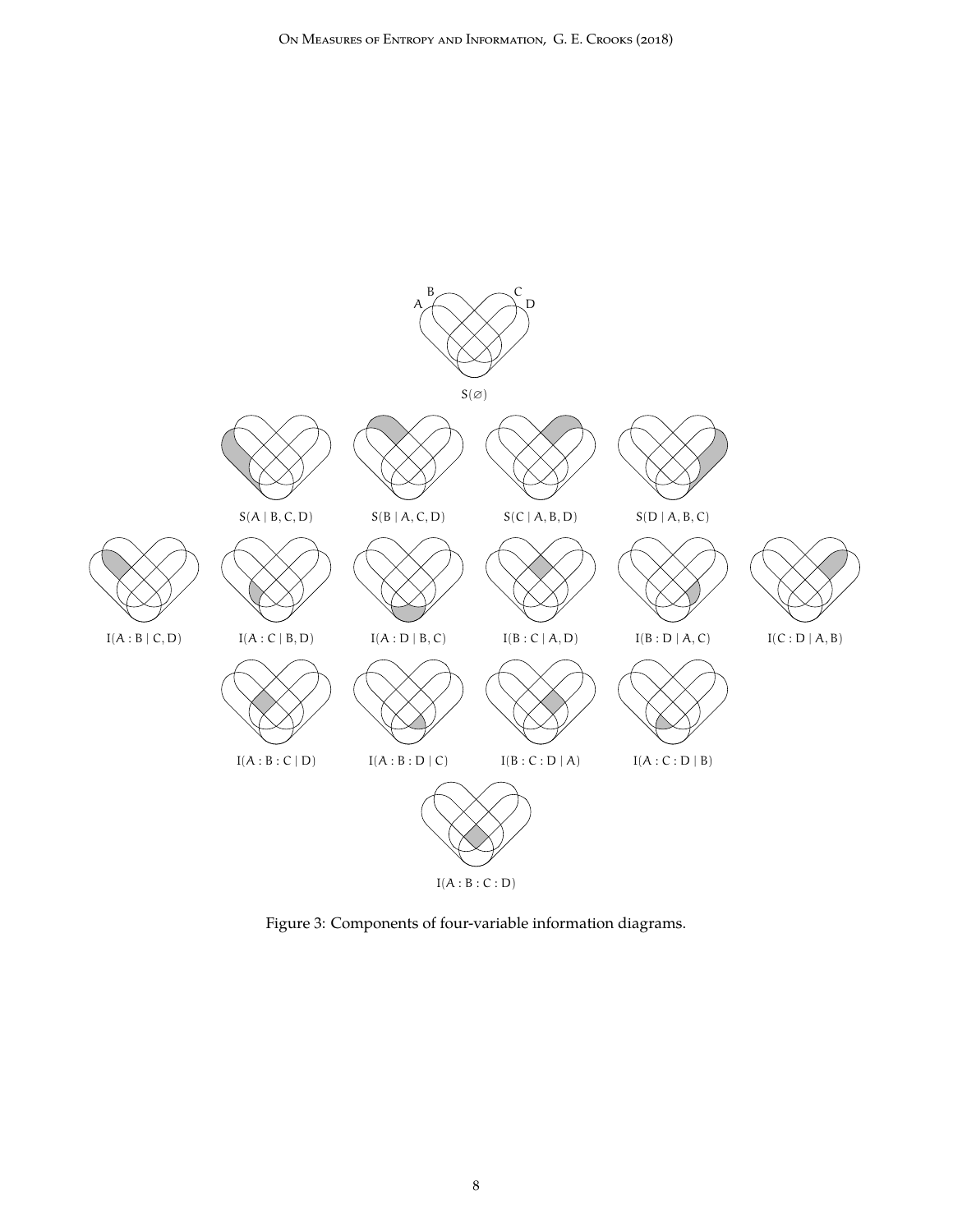

Figure 4: Information diagrams for four-variable mutual-information.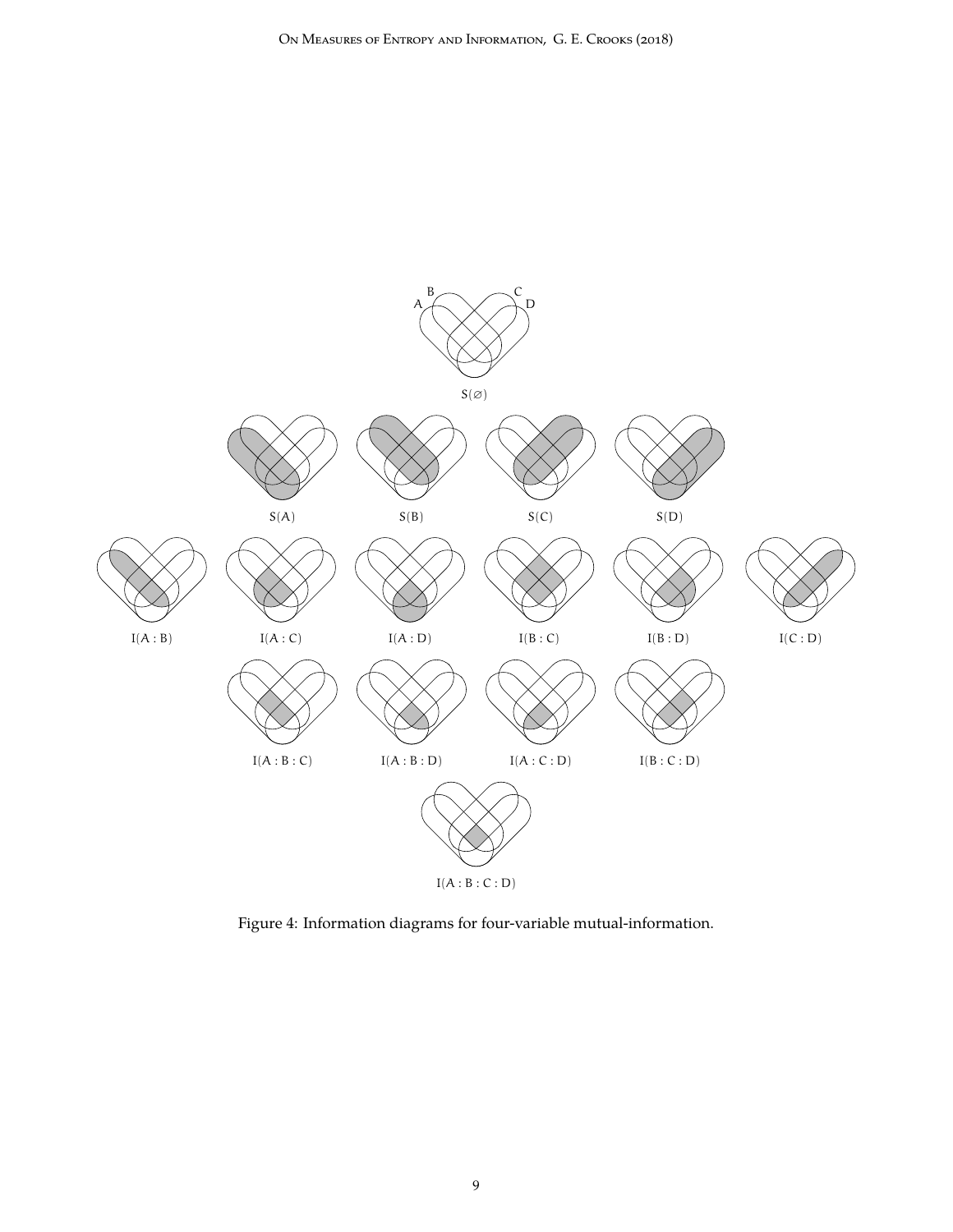<span id="page-9-8"></span><span id="page-9-0"></span>**Relative mutual information** [[1\]](#page-16-2)

D(A : B || A' : B') (19)  

$$
:= \sum_{x,y} P(A_x, B_y) \ln \frac{P(A_x, B_y)}{P(A'_x, B'_y)} \frac{P(A'_x)P(B'_y)}{P(A_x)P(B_y)}
$$

The relative joint entropy can be split up into various components analogously to the joint entropy.

D(A, B *∥* A *′* , B *′* ) := D(A *∥* A *′* ) + D(B *∥* B *′* ) + D(A : B *∥* A *′* : B *′* ) = D ( A | B A *′* | B *′* ) + D(B *∥* B *′* ) = D ( A | B A *′* | B *′* ) + D ( B | A B *′* | A *′* ) − D(A : B *∥* A *′* : B *′* )

If the reference distributions are independent, the relative mutual information is equal to the mutual information between the principle distributions.

$$
D(A:B \parallel A':B') = I(A:B) \text{ if } A \perp \!\!\! \perp B
$$

Note that the uncertainly coefficient ([13](#page-6-12)) is also sometimes called the relative mutual information.

#### <span id="page-9-1"></span>**Relative conditional mutual information** [\[1](#page-16-2)]

$$
D(A:B \mid C \parallel A': B' \mid C')
$$
\n
$$
:= \sum_{z} P(C_z) \sum_{x,y} P(A_x, B_y \mid C_z)
$$
\n
$$
\times \ln \frac{P(A_x, B_y \mid C_z)}{P(A'_x, B'_y \mid C'_z)} \frac{P(A'_x \mid C'_z) P(B'_y \mid C'_z)}{P(A_x \mid C_z) P(B_y \mid C_z)}
$$
\n(20)

We could continue this insanity by generalizing the conditional mutual relative entropy to many variables.

<span id="page-9-2"></span>**Relative relative entropy** [[1](#page-16-2)]

$$
D((A \parallel B) \| (C \parallel D)) := \sum_{x} P(A_x) \ln \frac{P(A_x)}{P(B_x)} \frac{P(D_x)}{P(C_x)} \quad (21)
$$

The relative operation can be applied to relative entropy itself, leading to the recursively defined relative relative entropy. As an example, the relative mutual information can also be expressed as a relative relative entropy (Just as the mutual information can be expressed as a relative entropy).

$$
D(A:B\parallel A':B')=D\big((A,B\parallel \hat{A},\hat{B})\big\|(A',B'\parallel \hat{A}',\hat{B}')\big)
$$

<span id="page-9-3"></span>**Jeffreys entropy** The Jeffreys entropy (Jeffreys divergence, J-divergence or symmetrized Kullback-Leibler divergence) [[30,](#page-17-8) [24\]](#page-17-2) is a symmetrized relative entropy ([14\)](#page-6-7).

<span id="page-9-6"></span>Jeffreys(A; B) := 
$$
\frac{1}{2}
$$
D(A || B) +  $\frac{1}{2}$ D(A || B) (22)  
\n
$$
= \frac{1}{2} \sum_{x} P(A_x) \ln \frac{P(A_x)}{P(B_x)} + \frac{1}{2} \sum_{x} P(B_x) \ln \frac{P(B_x)}{P(A_x)}
$$
\n
$$
= \frac{1}{2} \sum_{x} (P(A_x) - P(B_x)) \ln \frac{P(A_x)}{P(B_x)}
$$

This measure is symmetric and non-negative, but not a metric since it does not obey the triangle inequality. The Jeffreys entropy is a symmetric f-divergence ([33\)](#page-11-6),  $C_f(A; B)$  with  $f(t) = \frac{1}{2}(t - 1) \ln t$ .

Note that the Jeffreys divergence is sometimes defined as  $D(A \parallel B) + D(B \parallel A)$ , which is twice the value of the definition used here.

<span id="page-9-4"></span>**Jensen-Shannon divergence** (Jensen-Shannon entropy, Jensen difference, information radius, capacitory discrim-ination<sup>[7](#page-9-5)</sup>) is the mean relative entropy between two distributions and the distribution mean [\[32](#page-17-9), [31](#page-17-10)]

$$
JS(A; B) := \frac{1}{2} \sum_{x} P(A_x) \ln \frac{P(A_x)}{\frac{1}{2} (P(A_x) + P(B_x))} + \frac{1}{2} \sum_{x} P(B_x) \ln \frac{P(B_x)}{\frac{1}{2} (P(A_x) + P(B_x))} = \frac{1}{2} D(A || M) + \frac{1}{2} D(B || M),
$$
  
=  $S(M) - \frac{1}{2} S(A) - \frac{1}{2} S(B).$  (23)

where

<span id="page-9-7"></span>
$$
P(M_{\mathbf{x}}) = \frac{1}{2}P(A_{\mathbf{x}}) + \frac{1}{2}P(B_{\mathbf{x}})
$$

One interpretation of the Jensen-Shannon entropy is in terms of a Bayesian inference problem [\[33](#page-17-11)]: given a sample taken from one of two probability distributions, the Jensen-Shannon entropy is the average information the sample provides about the identity of the distribution. The divergence is equal to zero only if the two distributions are identical, and therefore indistinguishable, and reaches its maximum value of ln 2 nats (i.e. 1 bit) if the two distributions do not overlap and therefore are perfectly distinguishable from a single sample.

The Jeffreys and Jensen-Shannon entropies are related by the inequalities [[32\]](#page-17-9)

$$
0 \leqslant JS(A; B) \leqslant \frac{1}{2}
$$
 Jeffreys $(A; B)$ .

<span id="page-9-5"></span> $7$ Capacitory discrimination is defined as twice the Jensen-Shannon divergence by Topsøe [[31](#page-17-10)]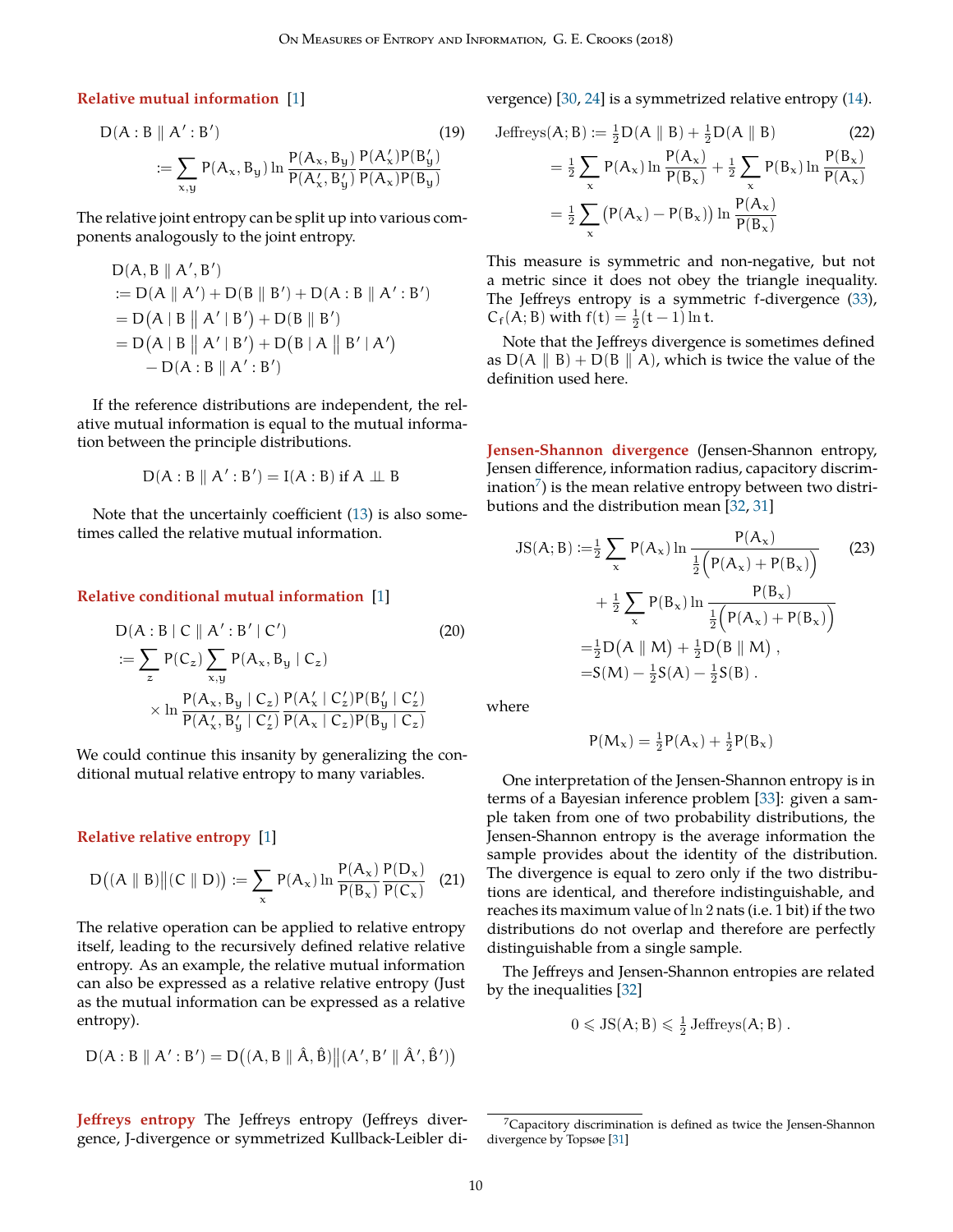<span id="page-10-10"></span><span id="page-10-0"></span>**General Jensen-Shannon divergence** (skewed Jensen-non entropy. Shannon divergence)

$$
JS_{\alpha}(A; B) := (1 - \alpha)D(A || M) + \alpha D(B || M), \qquad (24)
$$
  
 
$$
P(M) = (1 - \alpha)P(A) + \alpha P(B).
$$

$$
JS0(A; B) = D(A || B)
$$
  
\n
$$
JS\frac{1}{2}(A; B) = JS(A; B)
$$
  
\n
$$
JS1(A; B) = D(B || A)
$$

<span id="page-10-1"></span>**Jensen-Shannon entropy** (generalized Jensen-Shannon divergence) [[34,](#page-17-12) [33\]](#page-17-11)

$$
JS_{\Theta}(A^{1}; A^{2}; \cdots; A^{n}) := \sum_{\alpha=1, n} P(\Theta_{\alpha}) D(A^{\alpha} \parallel M), (25)
$$

$$
P(M_{\alpha}) = \sum_{\alpha} P(\Theta_{\alpha}) P(A_{\alpha}^{\alpha}).
$$

The entropy of a mixed distribution is the average entropy of the components plus the Jensen-Shannon entropy [\[31](#page-17-10)] :

$$
S(M) = JS_{\Theta}(A^{1}; A^{2}; \cdots; A^{n}) + \sum_{\alpha} P(\Theta_{\alpha}) S(A^{\alpha})
$$

The multivariate Jensen-Shannon entropy is the mutual information between the mixing ensemble Θ, and the mixed ensemble M.

$$
I(\Theta : M) := \sum_{\alpha, x} P(\Theta_{\alpha}, M_{\alpha}) \ln \frac{P(\Theta_{\alpha}, M_{\alpha})}{P(\Theta_{\alpha})P(M_{\alpha})}
$$
  
= 
$$
- \sum_{x} P(M_{x}) \ln P(M_{x})
$$
  
+ 
$$
\sum_{\alpha, x} P(\Theta_{\alpha})P(M_{x} | \Theta_{\alpha}) \ln P(M_{X} | \Theta_{\alpha})
$$
  
= 
$$
S(M) - \sum_{\alpha} P(\Theta_{\alpha}) S(A^{\alpha})
$$
  
= 
$$
JS_{\Theta}(A^{1}; A^{2}; \dots; A^{n})
$$

<span id="page-10-2"></span>**Resistor-average entropy** [\[35](#page-17-13)]:

$$
\text{ResAvg}(A; B) := \frac{1}{\frac{1}{D(A \parallel B)} + \frac{1}{D(B \parallel A)}}\tag{26}
$$

The harmonic mean of forward and reversed relative entropies.

# <span id="page-10-3"></span>**4 Renyi information ´**

<span id="page-10-4"></span>**Rényi information** (Rényi entropy, alpha-order entropy) [[36\]](#page-17-14): A one parameter generalization of the Shan-

$$
R\acute{e}nyi_{\alpha}(A) := \frac{1}{1-\alpha}\ln\sum_{x} P(A_{x})^{\alpha}
$$
 (27)

Interesting special cases of the Rényi information include the Hartley entropy ( $\alpha = 0$ ), collision entropy ( $\alpha = 0$ 2), Shannon entropy ( $\alpha = 1$ ), and min entropy ( $\alpha = \infty$ ). See also: Rényi divergence ([45](#page-14-5)).

<span id="page-10-5"></span>**Collision entropy** (Rényi information of order 2, second order entropy) [\[37](#page-17-15)]

CollisionEntropy(A) := 
$$
-\ln \sum_{x} P(A_x)^2
$$
 (28)  
=  $R \text{ényi}_2(A)$ 

A special case of the Rényi information. The negative log [\(57](#page-15-15)) probability that two independent samples from the distribution are the same.

#### <span id="page-10-6"></span>**Min-entropy** [\[36](#page-17-14)]

MinEntropy(A) := 
$$
-\ln \max_{x} P(A_x)
$$
 (29)

<span id="page-10-7"></span>**Hartley entropy** (Hartley function, max-entropy, Boltzmann entropy) [\[38](#page-17-16)]: The logarithm of the number distinct possibilities.

$$
Hartley(A) := \ln |\Omega_A| \tag{30}
$$

The maximum entropy for a given cardinality. Coincides with the entropy for a uniform distributions.

<span id="page-10-8"></span>Tsallis information [[39,](#page-17-17) [40,](#page-17-18) [41\]](#page-17-19) (Havrda-Charvát information, α order information)

Tsallis<sub>$$
\alpha
$$</sub>(A) :=  $\frac{1}{\alpha - 1} \left( 1 - \sum_{x} P(A_x)^{\alpha} \right)$  (31)  
=  $\frac{1}{\alpha - 1} \left[ e^{(\alpha - 1) \operatorname{Re}_{\alpha}(A)} - 1 \right]$ 

<span id="page-10-9"></span>**Sharma-Mittal information** [[42,](#page-17-20) [43](#page-17-21)]

$$
\mathrm{SharmaMittal}_{\alpha,\beta}(A) := \frac{1}{\beta-1}\left[1-\left(\sum_{x}P(A_x)^{\alpha}\right)^{\frac{1-\beta}{1-\alpha}}\right] \tag{32}
$$

Assuming suitable limits are taken, the Sharma-Mittal information contains Shannon, Rényi and Tsallis informations as special cases.

> $SharmaMittal_{1,1}(A) = S(A)$ SharmaMittal<sub>α,1</sub>(A) = Rényi<sub>α</sub>(A)  $SharmaMittal_{\alpha,\alpha}(A) = Tsallis_{\alpha}(A)$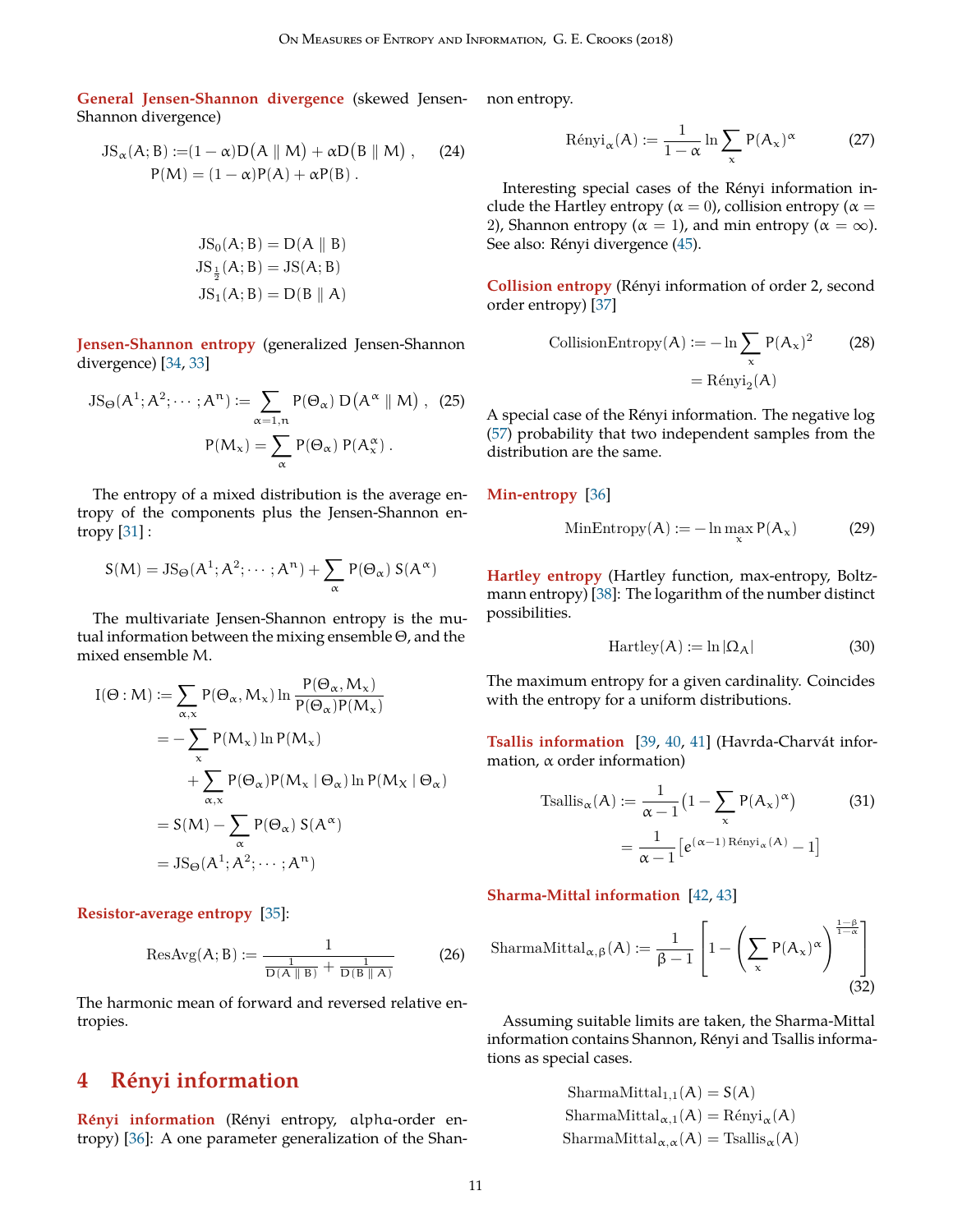# <span id="page-11-10"></span><span id="page-11-0"></span>**5 Csiszar´** f**-divergences**

<span id="page-11-1"></span>**Csiszar´** f**-divergence** Many interesting divergence measures between probability distributions can be written as (or related to) an f-divergence (also know as Csiszár $^8$  $^8$ , Csiszár-Morimoto, Ali-Silvey, or φ-divergence) [[44,](#page-17-22) [45](#page-17-23), [46,](#page-17-24) [47,](#page-17-25) [48,](#page-17-26) [35](#page-17-13)].

<span id="page-11-6"></span>
$$
C_f(A;B) = \sum_{x} P(A_x) f\left(\frac{P(B_x)}{P(A_x)}\right), \qquad (33)
$$

where the function f is convex  $\sim$  and f(1) = 0. This implies  $C_f(A; B) \geq 0$  from an application of Jensen's inequality. Examples already encountered include the relative, Jeffreys, and Jensen-Shannon entropies (see table [3\)](#page-12-0). Note that the first argument to the f-divergence appears in the numerator of the ratio and is the distribution to be averaged over. The opposite convention also occurs $^9$  $^9$ .

Convex functions are closed under conical combinations: the function  $f(x) = c_1f_1(x) + c_2f_2(x) + ... + c_Nf_N(x)$ is convex if each function of the mixture  $f_n$  is convex and each constant  $c_n \geq 0$  is non-negative. It follows that a positive linear sum of an f-divergences is also an f-divergence [[49\]](#page-17-27).

<span id="page-11-2"></span>**Dual** f**-divergence** [[49\]](#page-17-27) The dual of an f divergence is defined by swapping the arguments.

$$
C_f(A; B) = C_f^*(B; A) = C_{f^*}(B; A)
$$
 (34)

Here  $f^*$  is the *Csiszár dual* [[49\]](#page-17-27) of a function  $f^*(x) =$ x f(1/x). For instance, if  $f(x) = -\ln(x)$  then the f divergence is the relative entropy  $C_f(A; B) = D(A \| B)$ , with dual function  $f^*(x) = x \ln(x)$ , and dual divergence the dual (or reverse) relative entropy,  $C_{f^*}(A;B) = D(B || A)$ .

<span id="page-11-3"></span>**Symmetric** f**-divergences** [\[0](#page-16-23)] Many instances of the fdivergence are symmetric under interchange of the two distributions,

$$
C_f(A;B) = C_f(B;A) .
$$

This implies that  $f(x) = x f(\frac{1}{x})$ .

There are two common methods for symmetrizing an asymmetric f-divergence: the *Jeffreys symmetrization* where we average over interchanged distributions

$$
C_f(A;B) = \frac{1}{2}C_g(A;B) + \frac{1}{2}C_g(B;A)
$$
  
 
$$
f(t) = \frac{1}{2}g(t) + \frac{1}{2}tg(t^{-1})
$$

and the *Jensen symmetrization* where we take the average divergence of both distributions to the average distribution.

$$
C_{f}(A; B) = \frac{1}{2}C_{h}(A; M) + \frac{1}{2}C_{h}(B; M)
$$
  
\n
$$
P(M_{x}) = \frac{1}{2}P(A_{x}) + \frac{1}{2}P(B_{x})
$$
  
\n
$$
f(t) = \frac{1}{2}h\left(\frac{1}{1 + \frac{1}{2}t}\right) + \frac{1}{2}h\left(\frac{1}{1 + \frac{1}{2}t^{-1}}\right)
$$

We include the half's in these definitions so that symmetrized f-divergences are invariant under symmetrization. We call these the *Jeffreys* and *Jensen symmetrizations* respectively [\[1](#page-16-2)], becuase a Jeffreys symmetrization of the relative entropy [\(14](#page-6-7)) leads to the Jeffreys entropy ([22\)](#page-9-6), and a Jensen symmetrization gives the Jensen-Shannon entropy [\(23](#page-9-7)).

<span id="page-11-4"></span>**K-divergence** [[32](#page-17-9)]

$$
\begin{aligned} \text{KayDiv}(A; B) &:= \sum_{x} P(A_x) \ln \frac{P(A_x)}{\frac{1}{2} \left( P(A_x) + P(B_x) \right)} \qquad (35) \\ &= D(A \parallel M) \text{ , } P(M_x) = \frac{1}{2} P(A_x) + \frac{1}{2} P(B_x) \\ &= C_f(A; B), \quad f(t) = \ln \frac{2}{(1+t)} \text{ .} \end{aligned}
$$

Of interest since the K-divergence is a lower bound to the relative entropy [\[32](#page-17-9)],

<span id="page-11-9"></span>
$$
\text{KayDiv}(A; B) \leqslant \frac{1}{2} D(A \parallel B)
$$

and the Jeffreys symmetrization of the K-divergence is the Jensen-Shannon entropy.

$$
JS(A; B) = \frac{1}{2} \operatorname{KayDiv}(A; B) + \frac{1}{2} \operatorname{KayDiv}(B; A)
$$

$$
= \frac{1}{2} D(A || M) + \frac{1}{2} D(B || M)
$$

<span id="page-11-5"></span>**Fidelity** (Bhattacharyya coefficient, Hellinger affinity) [\[50](#page-17-28)] The Bhattacharyya distance ([56\)](#page-15-16) and the Hellinger divergence and distance ([37\)](#page-13-9) are functions of fidelity. The name derives from usage in quantum information theory [[51\]](#page-17-29).

$$
\text{Fidelity}(A; B) := \sum_{x} \sqrt{P(A_x)P(B_x)} \tag{36}
$$

The range is  $[0, 1]$ , with unity only if the two distributions are identical. Fidelity is not itself an f-divergence (The required function  $f(t) = \sqrt{t}$  isn't convex), but is directly related to the Hellinger divergence ([37\)](#page-13-9) and Bhattacharyya distance [\(56](#page-15-16)).

<span id="page-11-8"></span><span id="page-11-7"></span><sup>8</sup>Pronounced *che-sar*.

 $^{9}$ I, myself, have used the opposite convention on other occasions, but, on reflection, this way around makes more sense.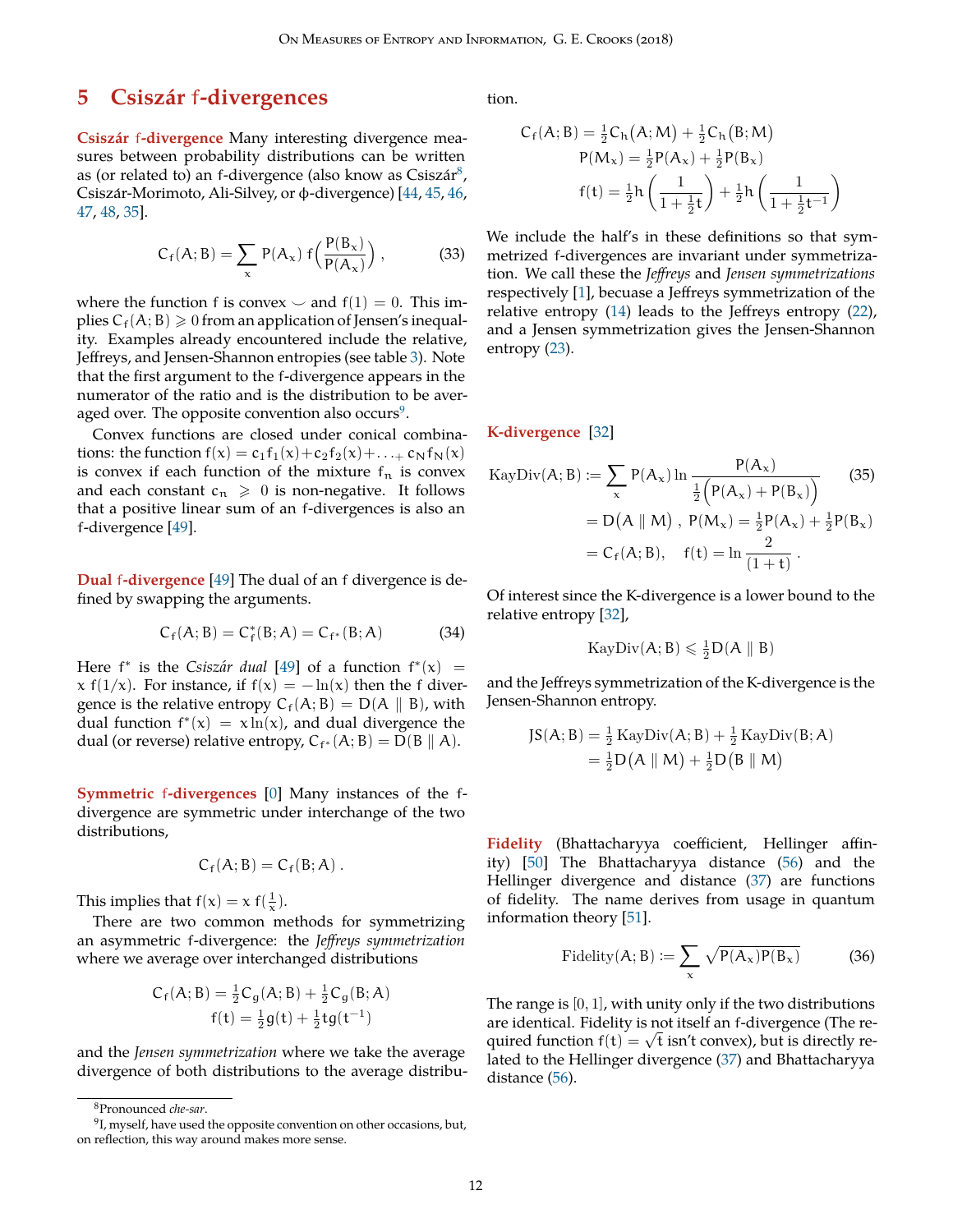## <span id="page-12-0"></span>Table 3: Csiszar´ f-divergences (*§*[5](#page-11-0))

|      | Asymmetric f-divergences | f(t)                                      | $f^*(t)$                                     |
|------|--------------------------|-------------------------------------------|----------------------------------------------|
| (14) | relative entropy         | $-\ln t$                                  | $t \ln t$                                    |
| (35) | K-divergence             | $\ln \frac{2}{(1+t)}$                     | $t \ln \frac{2t}{(1+t)}$                     |
| (38) | Pearson divergence       | $(t-1)^2$                                 | $\left(\frac{1}{\sqrt{t}}-\sqrt{t}\right)^2$ |
| (47) | Cressie-Read divergence  | $\frac{t^{-\alpha}-1}{\alpha(\alpha+1)}$  |                                              |
| (48) | Tsallis divergence       | $\mathsf{t}^{1-\alpha}-1$<br>$\alpha - 1$ |                                              |

|      |                          |                                                                    | Jeffreys            | Jensen    |
|------|--------------------------|--------------------------------------------------------------------|---------------------|-----------|
|      | Symmetric f-divergences  | f(t)                                                               | h(t)                | g(t)      |
| (40) | LeCam discrimination     | $\frac{(t-1)^2}{(t+1)}$                                            |                     | $(t-1)^2$ |
| (22) | Jeffreys entropy         | $\frac{1}{2}(t-1) \ln t$                                           | $-\ln t$            |           |
| (23) | Jensen-Shannon entropy   | $\frac{1}{2} \ln \frac{2}{1+t} + \frac{1}{2} t \ln \frac{2t}{1+t}$ | $\ln \frac{2}{1+t}$ | $-\ln t$  |
| (50) | variational distance     | $rac{1}{2} t-1 $                                                   | $\cdots$            |           |
| (37) | Hellinger discrimination | $1-\sqrt{t}$                                                       | $\cdots$            |           |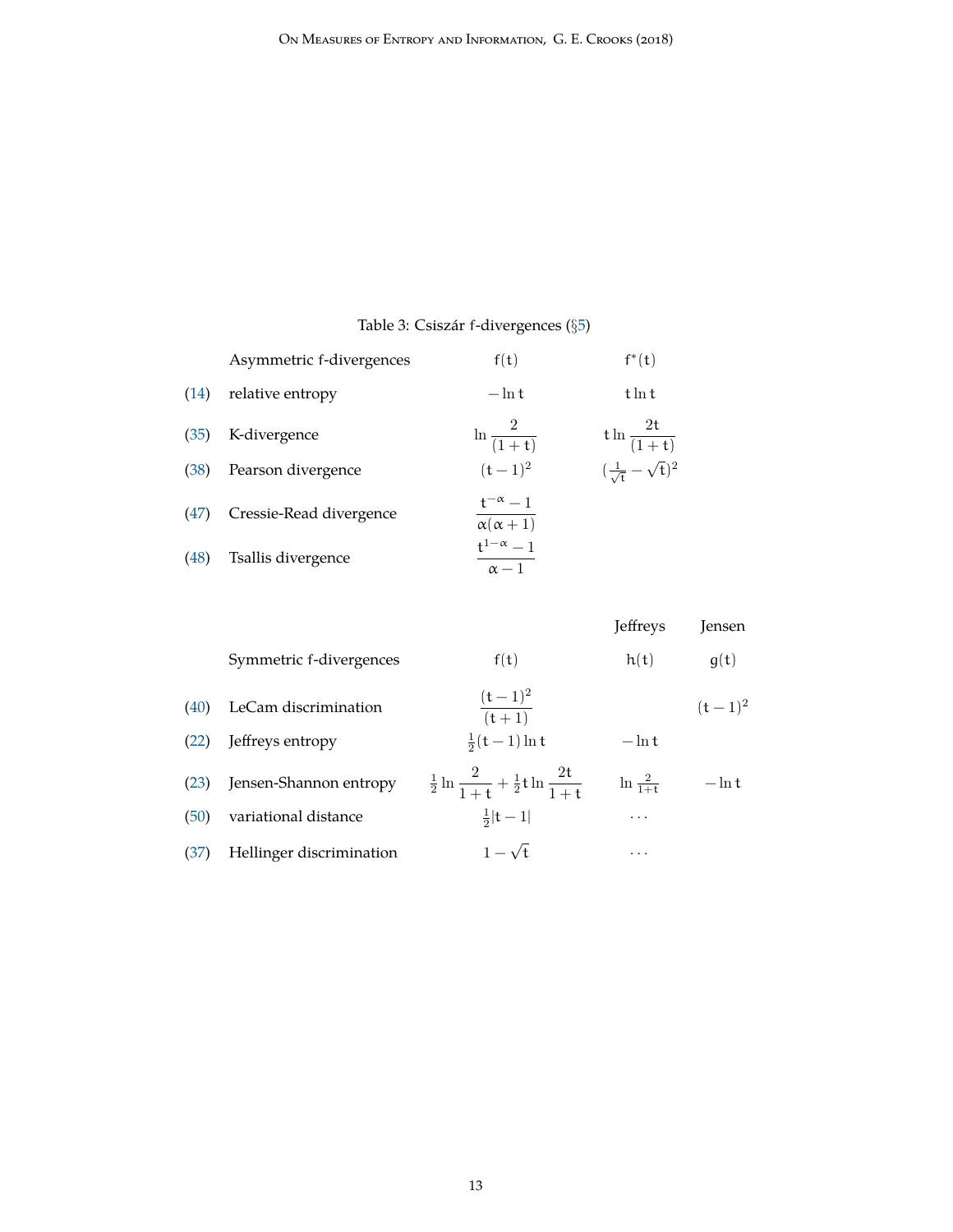<span id="page-13-12"></span><span id="page-13-0"></span>**Hellinger discrimination** (Squared Hellinger distance, infidelity) [[52\]](#page-17-30)

HellingerDiv(A; B) := 
$$
\frac{1}{2} \sum_{x} (\sqrt{P(A_x)} - \sqrt{P(B_x)})^2
$$
 (37)  
\n
$$
= \sum_{x} P(A_x) (1 - \sqrt{\frac{P(B_x)}{P(A_x)}})
$$
\n
$$
= C_f(A; B), \quad f(t) = (1 - \sqrt{t})
$$
\n
$$
= 1 - \sum_{x} \sqrt{P(A_x)P(B_x)}
$$
\n
$$
= 1 - Fidelity(A; B)
$$

Symmetric, with range [0, 1]. A common alternative normalization omits the one-half prefactor. The name originates form that of the corresponding integral in the continuous case [[53\]](#page-17-31).

<span id="page-13-1"></span>**Pearson divergence** (χ<sup>2</sup>-divergence, chi square divergence, Pearson chi square divergence, Kagan divergence, quadratic divergence, least squares) [\[54](#page-17-32)]

Pearson(A; B) := 
$$
\sum_{x} \frac{(P(B_x) - P(A_x))^2}{P(A_x)}
$$
(38)  
= 
$$
\sum_{x} P(A_x) \left(\frac{P(A_x)}{P(B_x)} - 1\right)^2
$$
  
= 
$$
C_f(A; B), \quad f(t) = (t - 1)^2
$$

<span id="page-13-2"></span>**Neyman divergence** (inverse Pearson chi square divergence) [[55,](#page-18-0) [56\]](#page-18-1)

$$
Neyman(A; B) := Pearson(B; A)
$$
 (39)

The dual of the Pearson divergence (arguments switched).

<span id="page-13-3"></span>**LeCam discrimination** (Vincze-LeCam divergence, triangular discrimination) [[57,](#page-18-2) [58,](#page-18-3) [31\]](#page-17-10)

$$
\text{LeCam}(A; B) := \frac{1}{2} \sum_{x} \frac{\left(P(A_x) - P(B_x)\right)^2}{P(A_x) + P(B_x)} \qquad (40)
$$
\n
$$
= C_f(A; B), \quad f(t) = \frac{(t-1)^2}{2(t+1)}.
$$

The LeCam divergence is a Jensen symeterized Pearson divergence.

$$
\begin{aligned} \mathrm{LeCam}(A;B) \mathrel{\mathop:}= \tfrac{1}{2} \,\mathrm{Pearson}\left(A;M\right) + \tfrac{1}{2} \,\mathrm{Pearson}\left(B;M\right) \\ P(M_x) = \tfrac{1}{2} P(A_x) + \tfrac{1}{2} P(B_x) \end{aligned}
$$

<span id="page-13-4"></span>**Skewed K-divergence** [\[32](#page-17-9)]

<span id="page-13-9"></span>
$$
\begin{aligned} \text{KayDiv}_{\alpha}(A; B) &:= \sum_{x} P(A_x) \ln \frac{P(A_x)}{(1 - \alpha)P(A_x) + \alpha P(B_x)} \\ &= D(A \parallel M) \,, \quad P(M) = (1 - \alpha)P(A) + \alpha P(B) \end{aligned} \tag{41}
$$

#### <span id="page-13-5"></span>**Alpha-Jensen-Shannon-entropy** [\[32](#page-17-9), [59](#page-18-4)]

AlphaJS<sub>$$
\alpha
$$</sub>(A; B) :=  $\frac{1}{2}$ KayDiv <sub>$\alpha$</sub> (A; B) +  $\frac{1}{2}$ KayDiv <sub>$\alpha$</sub> (B; A)  
(42)  
AlphaJS<sub>0</sub>(A; B) = 0  
AlphaJS <sub>$\frac{1}{2}$</sub> (A; B) = JS(A; B)  
AlphaJS<sub>1</sub>(A; B) = Jeffreys(A; B)

The Jeffreys symmetrization of the skewed K-divergence.

# <span id="page-13-6"></span>**6 Chernoff divergence**

<span id="page-13-10"></span><span id="page-13-7"></span>**Chernoff divergence** The Chernoff divergence [\[60,](#page-18-5) [61\]](#page-18-6) of order  $\alpha$  is defined as

$$
\begin{aligned} \text{Chernoff}_{\alpha}(A;B) &:= -\ln \sum_{x} P(A_x) \left(\frac{P(A_x)}{P(B_x)}\right)^{\alpha - 1} \qquad (43) \\ &= -\ln \left[C_f(A;B) + 1\right], \quad f(t) = t^{1 - \alpha} - 1 \,. \end{aligned}
$$

The Chernoff divergence is zero for  $\alpha = 1$  and  $\alpha = 0$ , and reaches a maximum, the **Chernoff information** [\[60](#page-18-5), [8\]](#page-16-9), for some intermediate value of alpha. The Chernoff divergence is well defined for  $\alpha > 1$  if  $P(B_x) > 0$  whenever  $P(A_x) > 0$ , and for  $\alpha < 0$  if  $P(A_x) > 0$  whenever  $P(B_x) > 0$ , and thus defined for all  $\alpha$  if the distributions have the same support.

The Chernoff divergence of order  $\alpha$  is related to the Chernoff divergence of order  $1 - \alpha$  with the distributions interchanged [[61\]](#page-18-6),

$$
Chernoff_{\alpha}(A;B) = Chernoff_{1-\alpha}(B;A) .
$$

<span id="page-13-11"></span>This relation always holds for  $\alpha \in [0,1]$ , and for all  $\alpha$  when the distributions have the same support.

<span id="page-13-8"></span>**Chernoff coefficient** (alpha divergence) [\[60](#page-18-5), [61](#page-18-6), [62](#page-18-7)] ChernoffCoefficient<sub>α</sub> $(A; B) := \sum$ x  $P(A_x)$  $(P(A_x))$  $P(B_x)$  $\lambda^{\alpha-1}$ (44)  $= \exp(-\text{Chernoff}_{\alpha}(A; B))$ 

The exponential twist density [\[63](#page-18-8)] is way of mixing two

 $=C_f(A; B) + 1$ ,  $f(t) = t^{1-\alpha} - 1$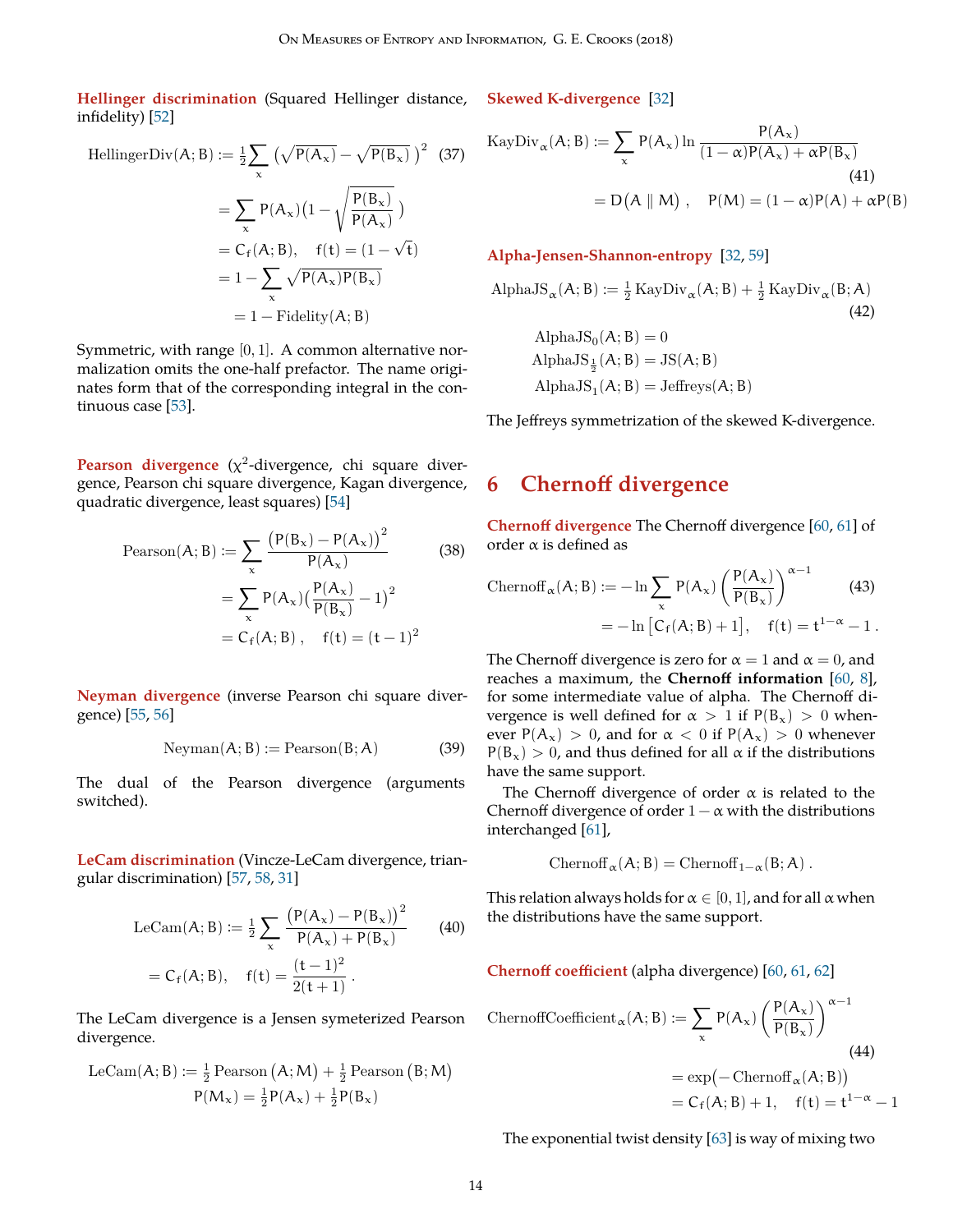<span id="page-14-9"></span>distributions [[64\]](#page-18-9) to form a third

$$
P(C_{x}) = \frac{1}{Z_{\alpha}} P(A_{x})^{\alpha} P(B_{x})^{1-\alpha}
$$

Here  $\alpha$  is a mixing parameter between 0 and 1. The normalization constant  $Z_\alpha$  is the Chernoff coefficient,  $Z_\alpha =$ ChernoffCoefficient<sub>α</sub> $(A; B)$  [\[65](#page-18-10)].

<span id="page-14-0"></span>**Rényi divergence** The Rényi divergence (or relative Rényi entropy) of order  $\alpha$  is a one-parameter generalization of the relative entropy [\[36](#page-17-14)],

$$
\begin{aligned} \text{Rényi}_{\alpha}(A;B) &:= \frac{1}{\alpha - 1} \ln \sum_{x} P(A_x) \left( \frac{P(A_x)}{P(B_x)} \right)^{\alpha - 1} \quad \text{(45)} \quad \text{if} \\ &= \frac{1}{1 - \alpha} \text{Chernoff}_{\alpha}(A;B) \quad \text{if} \\ &= \frac{1}{\alpha - 1} \ln \left[ C_f(A;B) + 1 \right], \quad \text{f(t)} = t^{1 - \alpha} - 1 \,. \end{aligned}
$$

Higher values of  $\alpha$  give a Rényi divergence dominated by the greatest ratio between the two distributions, whereas as  $\alpha$  approaches zero the Rényi entropy weighs all possibilities more equally, regardless of their dissimilarities. We recover the relative entropy in the limit of  $\alpha \rightarrow 1$ .

Interesting special cases of the Rényi divergence occur for  $\alpha = 0, \frac{1}{2}, 1$  and  $\infty$ . As previously mentioned,  $\alpha = 1$ gives the relative entropy ([14](#page-6-7)), and  $\alpha = \frac{1}{2}$  gives the Bhat-tacharyya distance ([56\)](#page-15-16). In the limit  $\alpha \to 0$ , the Rényi divergence slides to the negative log probability under q that p is non-zero,

$$
\lim_{\alpha \to 0} \text{Rényi}_{\alpha}(A; B) = -\ln \sum_{x} \lim_{\alpha \to 0} P(A_x)^{\alpha} P(B_x)^{1-\alpha}
$$

$$
= -\ln \sum_{x} P(B_x)[P(A_x) > 0].
$$

Here we have used the Iverson bracket, [a], which evaluates to 1 if the condition inside the bracket is true, and 0 otherwise. If the two distributions have the same support then in the  $\alpha \rightarrow 0$  Rényi divergence is zero.

<span id="page-14-1"></span>**Alpha-divergence** [[0,](#page-16-23) [0\]](#page-16-23) In the most widespread parameterization,

$$
D_{\alpha}(A;B) := \frac{1}{\alpha(1-\alpha)} \left(1 - \sum_{x} P(A_x)^{\alpha} P(B_x)^{1-\alpha}\right)
$$
(46)

The alpha-divergence is self-dual,

$$
D_{\alpha}(A;B) = D_{1-\alpha}(B;A)
$$

Special cases include the Neyman and Pearson divergences, the Hellinger discrimination, and the relative entropy.

$$
D_{\alpha}(A;B) = \begin{cases} \text{Pearson}(A;B) & \alpha = -1 \\ D(B \parallel A) & \lim_{\alpha \to 0} \\ 4 \text{ HellingerDiv}(A;B) & \alpha = +\frac{1}{2} \\ D(A \parallel B) & \lim_{\alpha \to +1} \\ \text{Neyman}(A;B) & \alpha = +2 \end{cases}
$$

Another common paramaterization is [[0,](#page-16-23) [0\]](#page-16-23)

$$
D_{\alpha'}(A;B) := \frac{4}{1-\alpha'^2} \left(1 - \sum_{x} P(A_x)^{\frac{1-\alpha'}{2}} P(B_x)^{\frac{1+\alpha'}{2}} \right)
$$

<span id="page-14-5"></span>where  $\alpha' = 1 - 2\alpha$ . This paramaterization has the advantage that the duality corresponds to negating the parameter.

<span id="page-14-6"></span>
$$
D_{+\alpha'}(A;B) = D_{-\alpha'}(B;A)
$$

<span id="page-14-2"></span>**Cressie-Read divergence** [\[56](#page-18-1)]

CressieRead<sub>$$
\alpha
$$</sub>(A; B) :=  $\frac{1}{\alpha(\alpha + 1)} \sum_{x} P(A_x) \left[ \left( \frac{P(A_x)}{P(B_x)} \right)^{\alpha} - 1 \right]$   
\n
$$
= \frac{1}{\alpha(\alpha + 1)} \left[ e^{\alpha \text{R\'enyi}_{\alpha+1}(A; B)} - 1 \right]
$$
\n
$$
= \frac{1}{\alpha + 1} \text{Tsallis}_{\alpha+1}(A; B)
$$
\n
$$
= C_f(A; B), \quad f(t) = \frac{t^{-\alpha} - 1}{\alpha(\alpha + 1)}.
$$

<span id="page-14-3"></span>**Tsallis divergence** (relative Tsallis entropy) [\[66](#page-18-11)] Other closely related divergences include the relative Tsallis entropy,

<span id="page-14-7"></span>Tsallis<sub>$$
\alpha
$$</sub>(A; B) :=  $\frac{1}{\alpha - 1} \sum_{x} P(A_x) \left[ \left( \frac{P(A_x)}{P(B_x)} \right)^{\alpha - 1} - 1 \right]$   
\n
$$
= \frac{1}{\alpha - 1} \left[ e^{(\alpha - 1) \operatorname{Rényi}_{\alpha}(A; B)} - 1 \right]
$$
\n
$$
= C_f(A; B), \quad f(t) = \frac{t^{1 - \alpha} - 1}{\alpha - 1},
$$
\n(48)

<span id="page-14-8"></span><span id="page-14-4"></span>**Sharma-Mittal divergence** [\[42](#page-17-20), [43](#page-17-21)]

SharmaMittala<sub>$$
\alpha, \beta
$$</sub>(A; B) (49)  
\n
$$
:= \frac{1}{\beta - 1} \left[ 1 - \left( \sum_{x} P(A_x)^{\alpha} P(B_x)^{1-\alpha} \right)^{\frac{1-\beta}{1-\alpha}} \right]
$$
\n
$$
= \frac{1}{1-\beta} \left( 1 - \text{ChernoffCoefficient}_{\alpha}(A; B)^{\frac{1-\beta}{1-\alpha}} \right)
$$
\n
$$
\alpha > 0, \ \alpha \neq 0, \ \beta \neq 0
$$
 (49)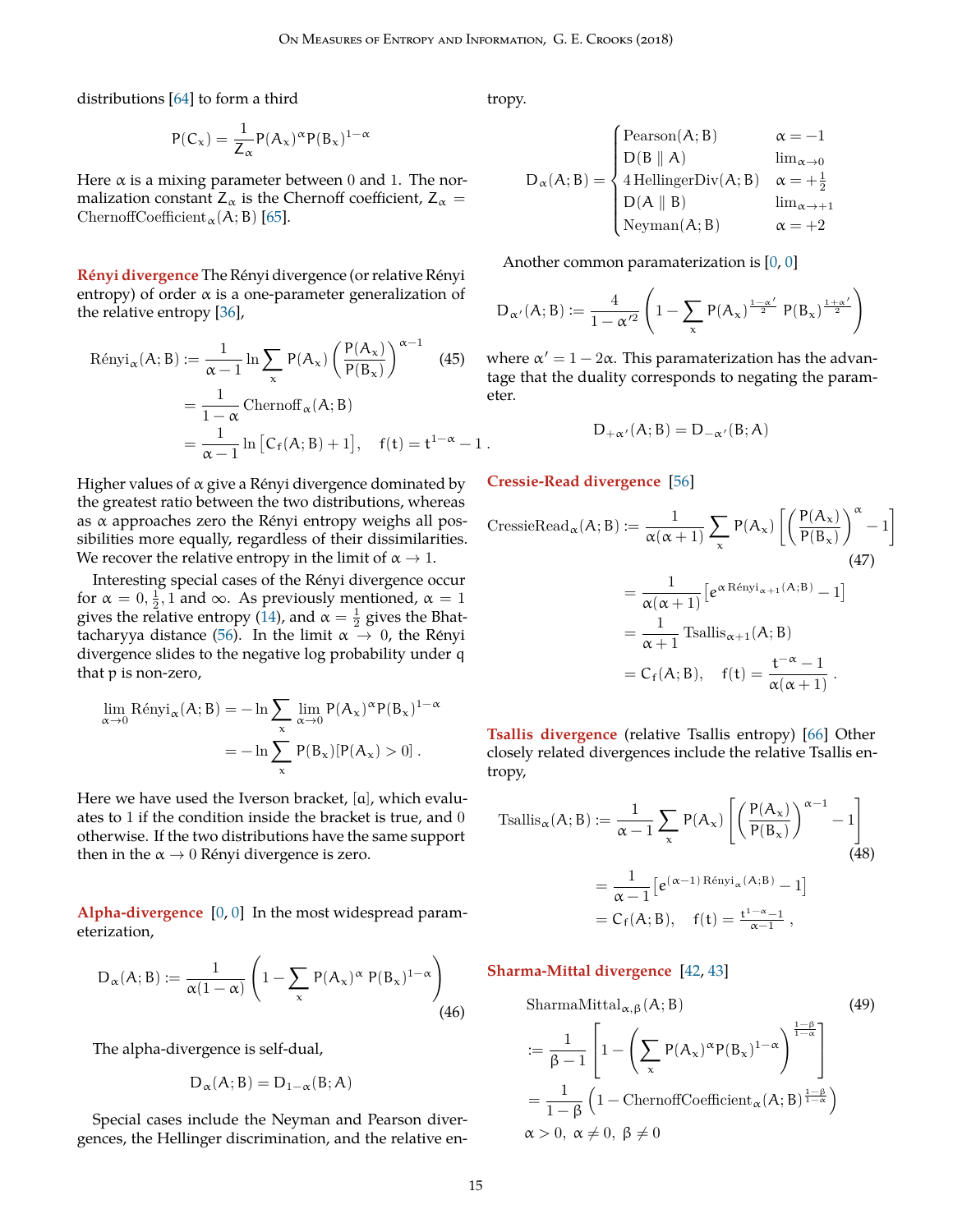<span id="page-15-18"></span>The Sharma-Mittal divergence encompasses Cressie-Read divergence ( $\beta = 1 - \alpha(\alpha + 1)$ ), Rényi divergence (β *→* 1), Tsallis divergence (β *→* 0), and the relative entropy  $(\beta, \alpha \rightarrow 1)$ .

# <span id="page-15-0"></span>**7 Distances**

<span id="page-15-1"></span>**Variational distance** (L<sub>1</sub> distance, variational divergence)

$$
V(A; B) = L_1(A; B) := \frac{1}{2} \sum_{x} |P(B_x) - P(A_x)|
$$
(50)  
= C<sub>f</sub>(A; B), f(t) = |t - 1|

The only f-divergence ([33\)](#page-11-6) which is also a metric [\[67](#page-18-12)]. Pinsker's inequality:

$$
D(A \parallel B) \geqslant \frac{1}{2} V(A; B)^2
$$

<span id="page-15-2"></span>**Total variational distance** [\[0](#page-16-23)] The largest possible difference between the probabilities that the two distributions can assign to the same event. Equal to twice the Variational distance

<span id="page-15-3"></span>**Euclidian distance** (L<sub>2</sub> distance)

$$
L_2(A; B) := \sqrt{\sum_{x} |P(B_x) - P(A_x)|^2}
$$
(51)

It is sometimes useful to treat a probability distribution as a vector in a Euclidean vector space, and therefore consider Euclidean distances between probability distributions.

#### <span id="page-15-4"></span>**Minkowski distance**

$$
L_p(A; B) := \left(\sum_{x} |P(B_x) - P(A_x)|^p\right)^{\frac{1}{p}}
$$
 (52)

A metric distance provided that  $p \ge 1$ .

#### <span id="page-15-5"></span>**Chebyshev distance**

$$
L_{\infty}(A; B) := \max |P(B_x) - P(A_x)| \tag{53}
$$

<span id="page-15-6"></span>**LeCam distance** The square root of the LeCam divergence ([40](#page-13-11)) [[68\]](#page-18-13).

$$
LeCamDist(A; B) := \sqrt{LeCam(A; B)}
$$
 (54)

<span id="page-15-7"></span>**Hellinger distance** The square root of the Hellinger divergence.

$$
\text{Hellinger}(A; B) := \sqrt{\text{HellingerDiv}(A; B)} \tag{55}
$$

<span id="page-15-8"></span>**Jensen-Shannon distance** is the square root of the Jensen-Shannon divergence, and is a metric between probability distributions [\[33](#page-17-11), [69](#page-18-14)].

<span id="page-15-9"></span>**Bhattacharyya distance** [[70\]](#page-18-15) The Chernoff divergence of order  $\alpha = \frac{1}{2}$ .

<span id="page-15-16"></span>Bhattacharyya(A; B) := 
$$
-\ln \sum_{x} \sqrt{P(A_x)P(B_x)}
$$
 (56)  
= Chernoff  $\frac{1}{2}$ (A; B)  
=  $-\ln \text{Fidelity}(A; B)$ .

# <span id="page-15-17"></span><span id="page-15-10"></span>**8 Specific information**

A specific (or point-wise, or local) entropy is the entropy associated with a single event, as opposed to the average entropy over the entire ensemble [\[12](#page-16-13)].

A common convention is to use lower cased function names for specific information measures; s for S, i for I. However, since the expectation of a single proposition is equal to the value associated with the event, we can also write  $S(A_x) := s(A_x)$ , and  $I(A_x : B_y) := i(A_x : B_y)$ . With this notation we can express point-wise measures corresponding to all the ensemble measures defined previously, without having to create a host of new notation. We can also write multivariate specific informations averaged over only one ensemble, not both, e.g.  $I(A : B_x)$  [\[25](#page-17-3)].

<span id="page-15-11"></span>**Specific entropy** (self-information, score, surprise, or surprisal) [[71,](#page-18-16) [72\]](#page-18-17) is the negative logarithm of a probability.

<span id="page-15-15"></span>
$$
s(A_x) := -\ln P(A_x) \tag{57}
$$

The expectation of the specific entropy is the Shannon entropy, the average point-wise entropy of the ensemble [\(1](#page-2-9)).

$$
S(A) = \mathbb{E}\left[s(A)\right] = \sum_{x} P(A_x) \; s(A_x)
$$

where the expectation operator  $E$  is

$$
\mathbb{E}\big[f(A)\big] = \sum_{\alpha} P(A_{\alpha}) f(A_{\alpha})
$$

<span id="page-15-12"></span>**Specific mutual information** (point-wise mutual information) [\[25](#page-17-3), [12](#page-16-13), [73](#page-18-18)]

<span id="page-15-13"></span>
$$
i(A_x : B_y) := \ln \frac{P(A_x, B_y)}{P(A_x)P(B_y)}
$$
(58)

<span id="page-15-14"></span>Similarly, the expectation of the specific mutual information is the mutual information of the ensemble ([4](#page-2-7)).

$$
I(A:B) = \mathbb{E}\left[i(A:B)\right]
$$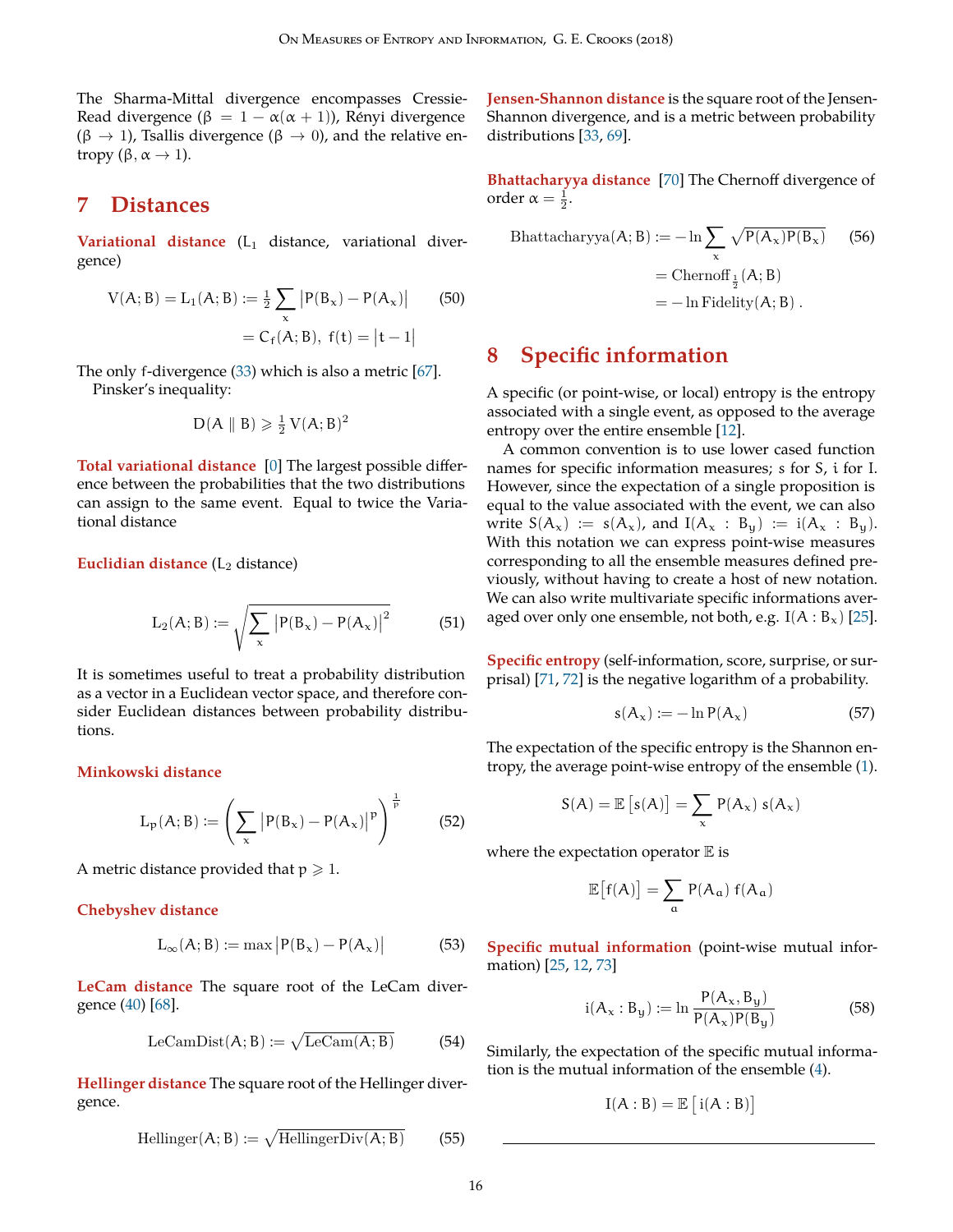#### <span id="page-16-24"></span><span id="page-16-0"></span>**Acknowledgments**

Useful sources and pedagogical expositions include Cover and Thomas's classic *Elements of Information Theory* [\[8](#page-16-9)], the inestimable (for some value of truthiness) Wikipedia, and various other reviews [\[74](#page-18-19), [3](#page-16-4)]. Notation and nomenclature was adapted from Good (1956) [[25\]](#page-17-3). The title of this essay was shamelessly lifted from Renyi's ´ paper on a similar subject [\[36](#page-17-14)].

This review is inevitably incomplete, inaccurate and otherwise imperfect — *caveat emptor*.

#### <span id="page-16-1"></span>**Version history**

- 0.7 (2018-09-22) Added units of entropy. Corrected typos and citations. (Kudos: Glenn Davis, Susanna Still)
- 0.6 (2017-05-07) Added alpha-divergence ([46\)](#page-14-8) and Burg entropy ([16\)](#page-6-13). Corrected typos. (Kudos: Glenn Davis)
- 0.5 (2016-08-16) Extensive miscellaneous improvements.
- 0.4 (2016-06-22) Added Jensen-Shannon divergence; alpha Jensen-Shannon entropy; skewed K-Divergence; dual divergence; and total variational distance. Reordered operator precedence. Expanded and refined collection of relative Shannon entropies. Extensive miscellaneous improvements.
- 0.3 (2016-04-21) Added residual entropy ([10\)](#page-5-6) (and combined with independent information, which is essentially another name for the same thing), and uncertainty coefficient ([13\)](#page-6-12). Added information diagrams. Miscellaneous minor improvements. Fixed sign error in lautum information [\(12](#page-5-5)) (Kudos: Ryan James)
- 0.2 (2015-06-26) Improved presentation and fixed miscellaneous minor errors.
- 0.1 (2015-01-22) Initial release: over 50 information measures described.

# **References**

(Recursive citations mark neologisms and other innovations [\[1\]](#page-16-2).)

- <span id="page-16-23"></span>[0] [citation needed]. (pages [12,](#page-11-10) [15](#page-14-9), [15,](#page-14-9) [15](#page-14-9), [15,](#page-14-9) and [16\)](#page-15-18).
- <span id="page-16-2"></span>[1] Gavin E. Crooks. On measures of entropy and information. Technical report, (2017). Tech. Note 009 v0.7 <http://threeplusone.com/info>. (pages [2,](#page-1-2) [10,](#page-9-8) [10,](#page-9-8) [10,](#page-9-8) [12,](#page-11-10) and [17\)](#page-16-24).
- <span id="page-16-3"></span>[2] Raymond W. Yeung. A new outlook on Shannon's information measures. *IEEE Trans. Inf. Theory*, 37(3):466–474 (1991). [doi:10.1109/18.79902.](http://dx.doi.org/10.1109/18.79902) (pages [2,](#page-1-2) [4,](#page-3-2) and [5](#page-4-3)).
- <span id="page-16-4"></span>[3] Ryan G. James, Christopher J. Ellison, and James P. Crutchfield. Anatomy of a bit: Information in a time series observation. *Chaos*, 21(3):037109 (2011). [doi:10.1063/1.3637494](http://dx.doi.org/10.1063/1.3637494). (pages [2,](#page-1-2) [4,](#page-3-2) [4,](#page-3-2) [5,](#page-4-3) [6,](#page-5-7) [6,](#page-5-7) and [17](#page-16-24)).
- <span id="page-16-5"></span>[4] Ludwig Boltzmann. Weitere studien über das Wärmegleichgewicht unter Gasmolekülen (Further studies on the thermal equilibrium of gas molecules). *Sitzungsberichte Akad. Wiss., Vienna, part II*, 66:275–370 (1872). (page [3\)](#page-2-10).
- <span id="page-16-6"></span>[5] Claude E. Shannon. A mathematical theory of communication. *Bell Syst. Tech. J.*, 27:379–423, 623–656 (1948). [doi:10.1002/j.1538-7305.1948.tb01338.x.](http://dx.doi.org/10.1002/j.1538-7305.1948.tb01338.x) (pages [3,](#page-2-10) [3](#page-2-10), [3](#page-2-10), [3](#page-2-10), and [4\)](#page-3-2).
- <span id="page-16-7"></span>[6] Rudolf Clausius. Ueber verschiedene für die anwendung bequeme formen der hauptgleichungen der mechanischen warmetheorie. ¨ *Annalen der Physik und Chemie*, 201(7):353– 400 (1865). [doi:10.1002/andp.18652010702.](http://dx.doi.org/10.1002/andp.18652010702) (page [3](#page-2-10)).
- <span id="page-16-8"></span>[7] J. Willard Gibbs. *Elementary principles in statistical mechanics*. Charles Scribner's Sons, New York (1902). (page [3\)](#page-2-10).
- <span id="page-16-9"></span>[8] Thomas M. Cover and Joy A. Thomas. *Elements of information theory*. Wiley, New York, 2nd edition (2006). (pages [3](#page-2-10), [3](#page-2-10), [3](#page-2-10), [7](#page-6-14), [7](#page-6-14), [7](#page-6-14), [7](#page-6-14), [14,](#page-13-12) and [17\)](#page-16-24).
- <span id="page-16-10"></span>[9] O. Aftab, P. Cheung, A. Kim, S. Thakknar, and N. Yeddanapudi. Information theory and the digital revolution (2001). [http://web.mit.edu/6.933/www/Fall2001/](http://web.mit.edu/6.933/www/Fall2001/Shannon2.pdf) [Shannon2.pdf](http://web.mit.edu/6.933/www/Fall2001/Shannon2.pdf). (page [3\)](#page-2-10).
- <span id="page-16-11"></span>[10] William J. McGill. Multivariate information Psychometrika, 19(2):97-116 (1954). [doi:10.1007/BF02289159](http://dx.doi.org/10.1007/BF02289159). (pages [4](#page-3-2), [4](#page-3-2), [5](#page-4-3), [5,](#page-4-3) and [6](#page-5-7)).
- <span id="page-16-12"></span>[11] Satosi Watanabe. Information theoretical analysis of multivariate correlation. *IBM J. Res. Develop.*, 4(1):66–82 (1960). [doi:10.1147/rd.41.0066](http://dx.doi.org/10.1147/rd.41.0066). (pages [4](#page-3-2), [5,](#page-4-3) and [6](#page-5-7)).
- <span id="page-16-13"></span>[12] Robert Fano. *Transmission of Information: A Statistical Theory of Communications*. MIT Press, Cambridge, MA (1961). (pages [4](#page-3-2), [5](#page-4-3), [16,](#page-15-18) and [16](#page-15-18)).
- <span id="page-16-14"></span>[13] Anthony J. Bell. The co-information lattice. In *Proc. 4th Int. Symp. Independent Component Analysis and Blind Source Separation* (2003). (pages [4](#page-3-2) and [6\)](#page-5-7).
- <span id="page-16-15"></span>[14] Yaneer Bar-Yam. Multiscale complexity / entropy. *Adv. in Complex Sys.*, 7:47–63 (2004). [doi:10.1142/S0219525904000068](http://dx.doi.org/10.1142/S0219525904000068). (page [4](#page-3-2)).
- <span id="page-16-16"></span>[15] Elad Schneidman, Susanne Still, Michael J. Berry, II, and William Bialek. Network information and connected correlations. Phys. Rev. Lett., 91:238701 (2003). nected correlations. *Phys. Rev. Lett.*, 91:238701 (2003). [doi:10.1103/PhysRevLett.91.238701.](http://dx.doi.org/10.1103/PhysRevLett.91.238701) (page [5](#page-4-3)).
- <span id="page-16-17"></span>[16] Te Sun Han. Nonnegative entropy measures of multivariate symmetric correlations. *Inf. Control*, 36:133–156 (1978). [doi:10.1016/S0019-9958\(78\)90275-9](http://dx.doi.org/10.1016/S0019-9958(78)90275-9). (page [6](#page-5-7)).
- <span id="page-16-18"></span>[17] Samer A. Abdallah and Mark D. Plumbley. A measure of statistical complexity based on predictive information with application to finite spin systems. *Phys. Lett. A*, 376(4):275– 281 (2012). [doi:10.1016/j.physleta.2011.10.066.](http://dx.doi.org/10.1016/j.physleta.2011.10.066) (page [6\)](#page-5-7).
- <span id="page-16-19"></span>[18] Phipps Arabie and Scott A. Boorman. Multidimensional scaling of measures of distance between partitions. *J. Math. Psy.*, 10(148-203) (1973). [doi:10.1016/0022-2496\(73\)90012-6.](http://dx.doi.org/10.1016/0022-2496(73)90012-6) (page [6](#page-5-7)).
- <span id="page-16-20"></span>[19] James P. Crutchfield. Information and its metric. In L. Lam and H. C. Morris, editors, *Nonlinear Structures in Physical Systems – Pattern Formation, Chaos and Waves*, pages 119–130. Springer-Verlag, New York (1990). (page [6\)](#page-5-7).
- <span id="page-16-21"></span>[20] Sergio Verdú and Tsachy Weissman. The information lost in erasures. *IEEE Trans. Inf. Theory*, 54:5030–5058 (2008). [doi:10.1109/TIT.2008.929968](http://dx.doi.org/10.1109/TIT.2008.929968). (page [6](#page-5-7)).
- <span id="page-16-22"></span>[21] Te Sun Han. Multiple mutual information and multiple interactions in frequency data. *Inf. Control*, 46:26–45 (1980). [doi:10.1016/S0019-9958\(80\)90478-7](http://dx.doi.org/10.1016/S0019-9958(80)90478-7). (page [6](#page-5-7)).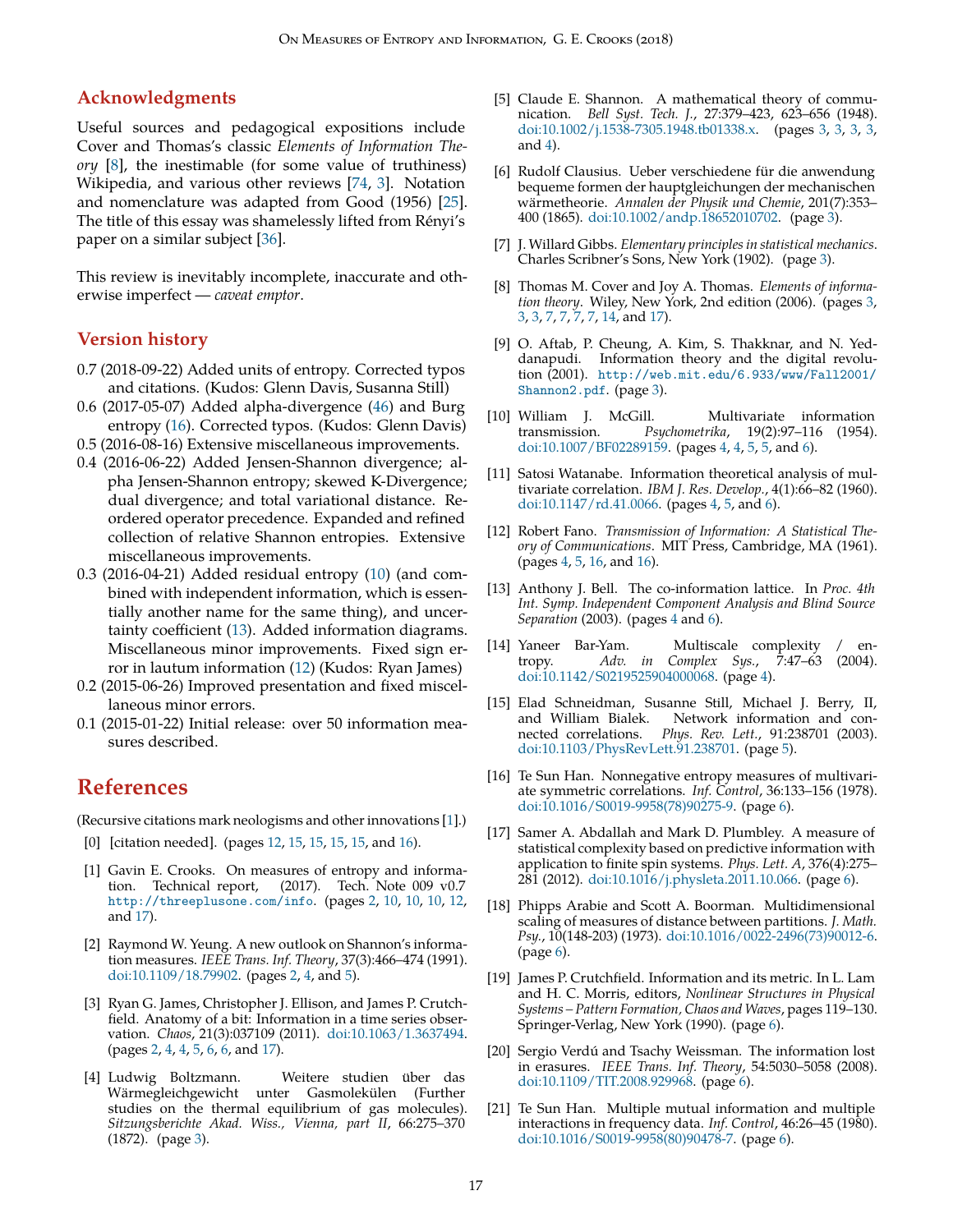- <span id="page-17-0"></span>[22] Daniel P. Palomar and Sergio Verdú. Lautum information. *IEEE Trans. Inf. Theory*, 54(3):964–975 (2008). (page [6](#page-5-7)).
- <span id="page-17-1"></span>[23] William H. Press, Saul A. Teukolsky, William T. Vetterling, and Brian P. Flannery. *Numerical Recipes: The Art of Scientific Computing*. Cambridge University Press, New York, 3rd edition (200[7\)](#page-6-14). (page  $\overline{7}$ ).
- <span id="page-17-2"></span>[24] Solomon Kullback and Richard A. Leibler. On information and sufficiency. *Ann. Math. Statist.*, 22:79–86 (1951). [doi:10.1214/aoms/1177729694.](http://dx.doi.org/10.1214/aoms/1177729694) (pages [7](#page-6-14) and [10](#page-9-8)).
- <span id="page-17-3"></span>[25] Irving J. Good. Some terminology and notation in information theory. *Proc. Inst. Elec. Eng. C*, 103(3):200–204 (1956). [doi:10.1049/pi-c.1956.0024.](http://dx.doi.org/10.1049/pi-c.1956.0024) (pages [7,](#page-6-14) [16](#page-15-18), [16](#page-15-18), and [17](#page-16-24)).
- <span id="page-17-4"></span>[26] David F. Kerridge. Inaccuracy and inference. *J. Roy. Statist. Soc. Sec. B*, 23:184–194 (1961). [http://www.jstor.org/](http://www.jstor.org/stable/2983856) [stable/2983856](http://www.jstor.org/stable/2983856). (page [7\)](#page-6-14).
- <span id="page-17-5"></span>[27] John Parker Burg. The relationship between maximum entropy spectra and maximum likelihood spectra. *Geophysics*, 37:375–376 (1972). [doi:10.1190/1.1440265.](http://dx.doi.org/10.1190/1.1440265) (page [7\)](#page-6-14).
- <span id="page-17-6"></span>[28] Giovanni Diana and Massimiliano Esposito. Mutual entropy production in bipartite systems. *J. Stat. Mech.: Theor. Exp.*, (4):P04010 (2014). [doi:10.1088/1742-](http://dx.doi.org/10.1088/1742-5468/2014/04/P04010) [5468/2014/04/P04010](http://dx.doi.org/10.1088/1742-5468/2014/04/P04010). (page [7\)](#page-6-14).
- <span id="page-17-7"></span>[29] Gavin E. Crooks and Susanne Still. Marginal and conditional second laws of thermodynamics (2016). arXiv[:1611.04628](http://arxiv.org/abs/1611.04628). (page [7](#page-6-14)).
- <span id="page-17-8"></span>[30] Harold Jeffreys. *Theory of probability*. Clarendon Press, Oxford, 2nd edition (1948). (page [10\)](#page-9-8).
- <span id="page-17-10"></span>[31] Flemming Topsøe. Some inequalities for information divergence and related measures of discrimination. *IEEE Trans. Inf. Theory*, 46(4):1602–1609 (2000). [doi:10.1109/18.850703](http://dx.doi.org/10.1109/18.850703). (pages [10](#page-9-8), [10,](#page-9-8) [11](#page-10-10), and [14\)](#page-13-12).
- <span id="page-17-9"></span>[32] Jianhua Lin. Divergence measures based on the Shannon entropy. *IEEE Trans. Inf. Theory*, 37:145–151 (1991). [doi:10.1109/18.61115.](http://dx.doi.org/10.1109/18.61115) (pages [10](#page-9-8), [10,](#page-9-8) [12](#page-11-10), [12,](#page-11-10) [14](#page-13-12), and [14](#page-13-12)).
- <span id="page-17-11"></span>[33] Dominik M. Endres and Johannes E. Schindelin. A new metric for probability distributions. *IEEE Trans. Inf. Theory*, 49(7):1858–1860 (2003). [doi:10.1109/TIT.2003.813506](http://dx.doi.org/10.1109/TIT.2003.813506). (pages [10](#page-9-8), [11,](#page-10-10) and [16\)](#page-15-18).
- <span id="page-17-12"></span>[34] R. G. Gallager. *Information Theory and Reliable Communication*. Wiley and Sons, New York (1968). (page [11\)](#page-10-10).
- <span id="page-17-13"></span>[35] Don H. Johnson and Sinan Sinanović. Symmetrizing the Kullback-Leibler distance. Technical report, Rice Univ., Houston, TX (2001). http://www.ece.rice.edu/~dhj/ [resistor.pdf](http://www.ece.rice.edu/~dhj/resistor.pdf). (pages [11](#page-10-10) and [12](#page-11-10)).
- <span id="page-17-14"></span>[36] Alfréd Rényi. On measures of entropy and information. In *Proceedings of the fourth Berkeley symposium on mathematics, statistics and probability*, volume 1, pages 547– 561 (1960). [http://projecteuclid.org/euclid.bsmsp/](http://projecteuclid.org/ euclid.bsmsp/1200512181) [1200512181](http://projecteuclid.org/ euclid.bsmsp/1200512181). (pages [11,](#page-10-10) [11](#page-10-10), [15,](#page-14-9) and [17\)](#page-16-24).
- <span id="page-17-15"></span>[37] Charles H. Bennett, François Bessette, Gilles Bras-<br>sard, Louis Salvail, and John Smolin. Experimental sard, Louis Salvail, and John Smolin. quantum cryptography. *J. Cryptology*, 5:3–28 (1992). [doi:10.1007/BF00191318.](http://dx.doi.org/10.1007/BF00191318) (page [11](#page-10-10)).
- <span id="page-17-16"></span>[38] Ralph V. L. Hartley. Transmission of information. *Bell Syst. Tech. J.*, 7:535–563 (1928). [doi:10.1002/j.1538-](http://dx.doi.org/10.1002/j.1538-7305.1928.tb01236.x) [7305.1928.tb01236.x](http://dx.doi.org/10.1002/j.1538-7305.1928.tb01236.x). (page [11\)](#page-10-10).
- <span id="page-17-17"></span>[39] Jan Havrda and František Charvát. Quantification method of classification processes. Concept of structural a-entropy. *Kybernetika*, 3:30–35 (1967). <http://dml.cz/dmlcz/125526>. (page [11\)](#page-10-10).
- <span id="page-17-18"></span>[40] Zoltán Daróczy. Generalized information functions.<br>  $Inf.$  Control, 16(1):36-51 (1970).  $\frac{1}{1011016}{50019}$ *Inf.* Control, 16(1):36-51 (1970). [9958\(70\)80040-7.](http://dx.doi.org/10.1016/S0019-9958(70)80040-7) (page [11](#page-10-10)).
- <span id="page-17-19"></span>[41] Constantino Tsallis. Possible generalization of Boltzmann-Gibbs statistics. *J. Stat. Phys.*, 52:479–487 (1988). [doi:10.1007/BF01016429](http://dx.doi.org/10.1007/BF01016429). (page [11\)](#page-10-10).
- <span id="page-17-20"></span>[42] Bhu Dev Sharma and D. P. Mittal. New non-additive measures of entropy for discrete probability distributions. *J. Math. Sci. (Soc. Math. Sci., Delhi, India)*, 10(28-40) (1975). (pages [11](#page-10-10) and [15](#page-14-9)).
- <span id="page-17-21"></span>[43] Frank Nielsen and Richard Nock. A closed-form expression for the Sharma-Mittal entropy of exponential families. *J. Phys. A*, 45(3):032003 (2012). [doi:10.1088/1751-](http://dx.doi.org/10.1088/1751-8113/45/3/032003) [8113/45/3/032003.](http://dx.doi.org/10.1088/1751-8113/45/3/032003) (pages [11](#page-10-10) and [15\)](#page-14-9).
- <span id="page-17-22"></span>[44] S. M. Ali and Samuel D. Silvey. A general class of coefficients of divergence of one distribution from another. *J. Roy. Statist. Soc. B*, 28(1):131–142 (1966). (page [12\)](#page-11-10).
- <span id="page-17-23"></span>[45] Imre Csiszár. Information-type measures of difference of probability distributions and indirect observation. *Studia Sci. Math. Hungar.*, 2:299–318 (1967). (page [12\)](#page-11-10).
- <span id="page-17-24"></span>[46] Tetsuzo Morimoto. Markov processes and the H-theorem. *J. Phys. Soc. Jpn*, 18:328–331 (1963). [doi:10.1143/JPSJ.18.328.](http://dx.doi.org/10.1143/JPSJ.18.328) (page [12\)](#page-11-10).
- <span id="page-17-25"></span>[47] Inder J. Taneja. Refinement inequalities among symmetric divergence measure. *Aust. J. Math. Anal. Appl.*, 2(1):8 (2005). (page [12\)](#page-11-10).
- <span id="page-17-26"></span>[48] Alexander N. Gorban, Pavel A. Gorban, and George Judge. Entropy: The Markov ordering approach. *Entropy*, 12:1145– 1193 (2010). [doi:10.3390/e12051145](http://dx.doi.org/10.3390/e12051145). (page [12\)](#page-11-10).
- <span id="page-17-27"></span>[49] Mark D. Reid and Robert C. Williamson. Information, divergence and risk for binary experiments. *J. Mach. Learn. Res.*, 12:731–817 (2011). [http://jmlr.csail.mit.edu/](http://jmlr.csail.mit.edu/papers/v12/reid11a.html) [papers/v12/reid11a.html](http://jmlr.csail.mit.edu/papers/v12/reid11a.html). (page [12,](#page-11-10) [12](#page-11-10), and [12](#page-11-10)).
- <span id="page-17-28"></span>[50] Anil K. Bhattacharyya. On a measure of divergence between two multinomial populations. *Sankhyā*, 7:401–406 (1946). (page [12](#page-11-10)).
- <span id="page-17-29"></span>[51] Richard Jozsa. Fidelity for mixed quantum states. *J. Mod. Opt.*, 41:2315–2323 (1994). [doi:10.1080/09500349414552171.](http://dx.doi.org/10.1080/09500349414552171) (page [12\)](#page-11-10).
- <span id="page-17-30"></span>[52] Shizuo Kakutani. On equivalence of infinite product measures. *Ann. Math.*, 49(1):214–224 (1948). [https://www.](https://www.jstor.org/stable/1969123) [jstor.org/stable/1969123](https://www.jstor.org/stable/1969123). (page [14\)](#page-13-12).
- <span id="page-17-31"></span>[53] Ernst Hellinger. Neue Begründung der Theo-<br>
ie quadratischer Formen von unendlichvielen rie quadratischer Formen von unendlichvielen<br>Veränderlichen. J. Reine Angew. Math., 136:210–271 J. Reine Angew. Math., 136:210-271 (1909). [doi:10.1515/crll.1909.136.210.](http://dx.doi.org/10.1515/crll.1909.136.210) (page [14\)](#page-13-12).
- <span id="page-17-32"></span>[54] Karl Pearson. X. On the criterion that a given system of deviations from the probable in the case of a correlated system of variables is such that it can be reasonably supposed to have arisen from random sampling. *Philos. Mag. Ser. 5*, 50(302):157–175 (1900). [doi:10.1080/14786440009463897.](http://dx.doi.org/10.1080/14786440009463897) (page [14\)](#page-13-12).